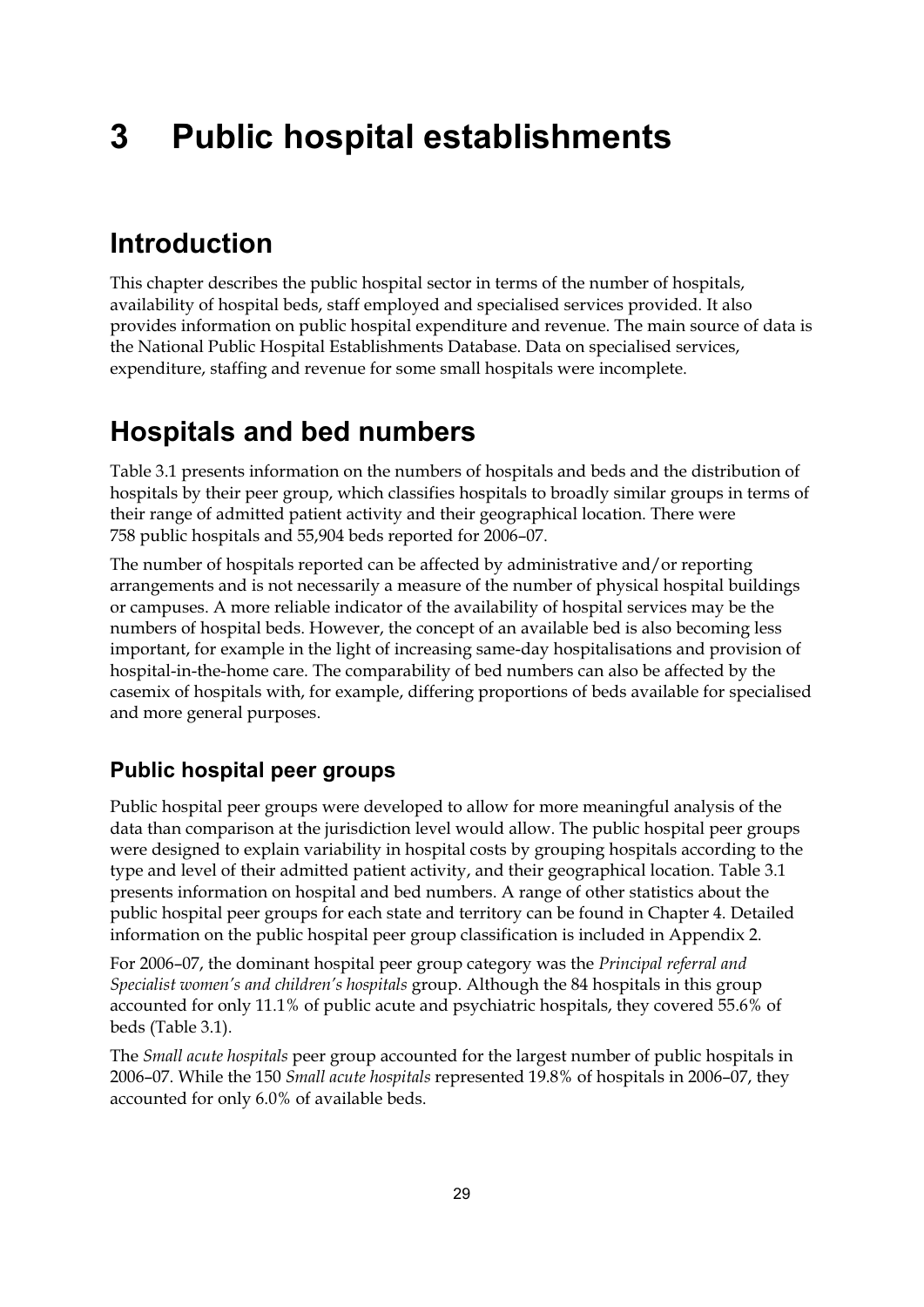#### **Distribution of hospitals according to bed numbers**

Grouping hospitals by number of available beds shows that there were more small hospitals, particularly in those jurisdictions that cover large geographical areas (Table 3.2). The majority of beds were in larger hospitals and in more densely populated areas. Although 71.2% of hospitals had fewer than 50 beds, these small hospitals accounted for only 17.4% of available beds. The largest hospital had 982 beds, and the median hospital size was 24 beds.

Further detail about the characteristics and numbers of public hospitals is included in Appendix 2 and, by public hospital peer group, in Table 4.2.

#### **Geographical distribution of beds**

The Remoteness Area classification is used in Table 3.3 to present information on the geographical distribution of public hospitals and available beds, and on the number of available beds per 1,000 population. Information on the Remoteness Area classification is included in Appendix 1.

On a Remoteness Area basis, the highest number of hospitals was in Outer Regional areas (224) and the largest number of beds was in Major Cities (35,147).

Nationally, there were 2.7 public hospital beds per 1,000 population. The number of public hospital beds in a jurisdiction per 1,000 population resident in the jurisdiction ranged from 2.3 in the Australian Capital Territory to 3.1 in South Australia.

The number of public hospital beds per 1,000 population ranged from 2.5 beds per 1,000 population in Major Cities, to 3.0 in Regional areas and 4.9 in Remote and Very Remote areas. This distribution of beds reflects a similar distribution to separation rates for public hospitals by Remoteness Area (see Table 8.12).

This analysis by Remoteness Area is of less relevance to geographically smaller jurisdictions and those jurisdictions with small populations residing in Remote and Very Remote areas (such as Victoria and the Australian Capital Territory). Thus, the ratio of services to the population does not necessarily indicate the accessibility of hospital services. Hospitals based in central locations can also serve patients who reside in other areas of a state or territory or in other jurisdictions. The patterns of bed availability across regions may also reflect a number of factors including patterns of availability of other health care services and patterns of disease and injury (such as the relatively poor health of Indigenous people, who have higher population concentrations in Remote areas).

### **Specialised services**

Data relating to the availability of specialised services (such as *Intensive care unit*, *Obstetric/maternity service* and *Transplantation units*) in public acute hospitals for all states and territories are presented in Table 3.4.

Data on specialised services were not available for a few hospitals so the services may be under-enumerated. By far, the most common specialised services offered by hospitals were *Domiciliary care services* and services provided by *Obstetric/maternity* and *Nursing home care units*. In contrast, *Acute spinal cord injury unit* and *Pancreas, heart and liver transplantation services* were provided by only a few hospitals, reflecting the highly specialised nature of those services.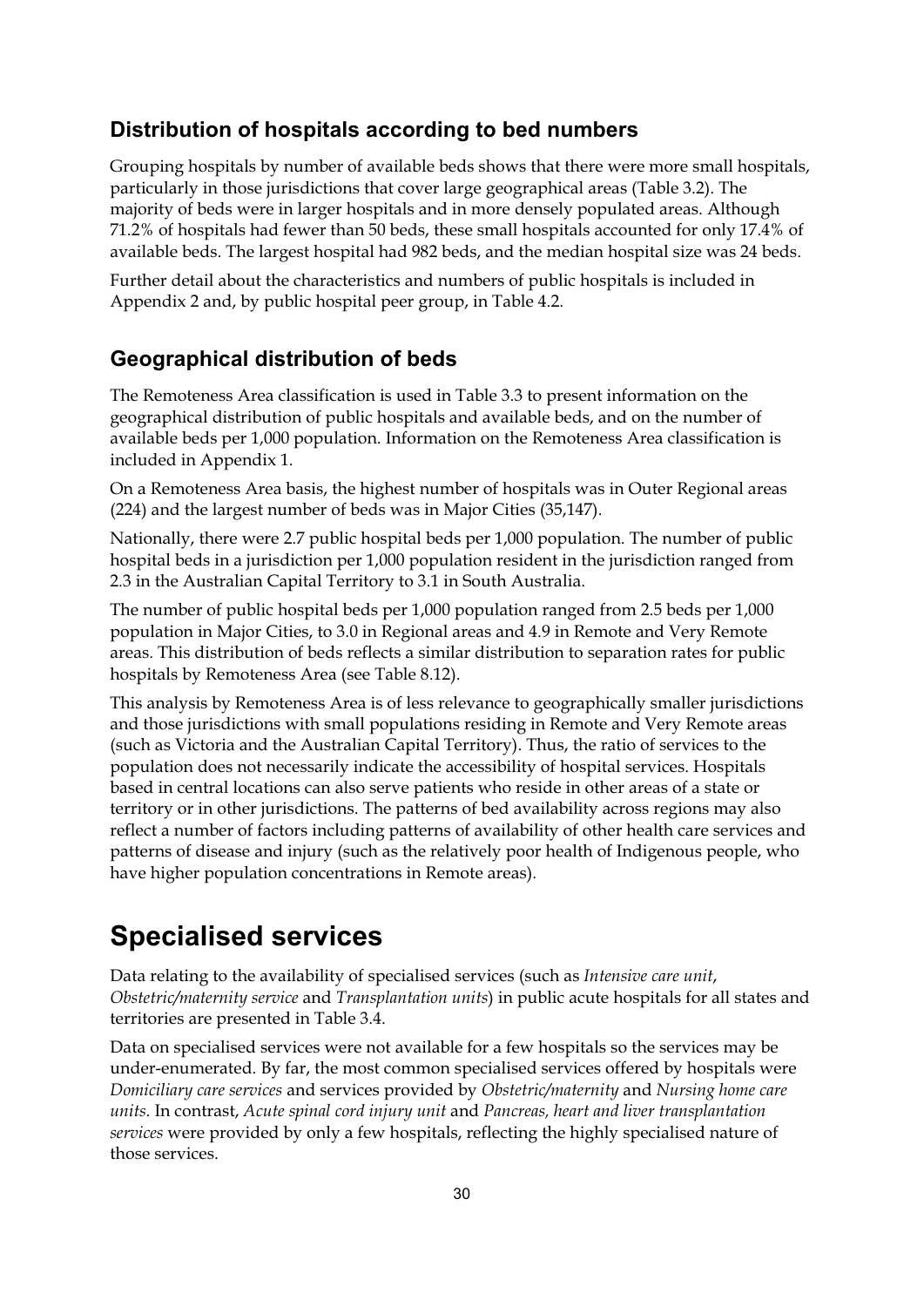Most specialised services were in hospitals located in Major Cities, for example; all 9 *Acute spinal cord injury units* were located in Major Cities. However, other services were more dispersed with 24 of the 75 *Intensive care units* located in regional and remote areas, and 186 of the 250 *Obstetric/maternity services* in regional and remote areas.

The existence of a specialised unit does not necessarily imply the delivery of large numbers of services in that unit. For example, there were some smaller hospitals with an O*bstetric/maternity service* unit that had less than one delivery a week on average. There were also a few hospitals that did not report having an obstetric unit but reported one or more deliveries a day.

For information on service-related definitions of specialised services, see Appendix 4 on Service Related Groups.

# **Staffing**

Information on the number of full-time equivalent staff employed in public hospitals and average salaries by state and territory is presented in Table 3.5. The collection of data by staffing category is not consistent among states and territories—for some jurisdictions, best estimates were reported for some staffing categories. New South Wales and Victoria were unable to provide information for each nurse category, although data on total nurse numbers were provided.

Nationally, 234,717 full-time equivalent staff were employed in the public hospital sector in 2006–07. *Nurses* constituted 44.3% (103,960) of public hospital staff; *Registered nurses* were the largest group in those states and territories that reported a breakdown of the nursing categories.

There were 24,526 *Salaried medical officers* employed in public hospitals throughout Australia, representing 10.4% of the public hospital labour force. Information on numbers of visiting medical officers (VMOs), who are contracted by hospitals to provide services to public patients and paid on a sessional or fee-for-service basis in public hospitals, is not available (see Table 3.6 for data on expenditure on VMOs).

Variation in some staffing categories (in particular, *Other personal care staff* and *Domestic and other staff*) is most likely due to different reporting practices in the states. Queensland, in particular, has noted that there is little difference between these categories, and that an employee may perform different functions within these two categories on different days. New South Wales and Victoria did not provide data on *Other personal care staff* (and Western Australia provided incomplete data) as these staff are included in the *Diagnostic and allied health* and *Domestic and other staffing* categories.

The outsourcing of services with a large labour-related component (such as food services and domestic services) can have a substantial impact on staffing figures. Differences in outsourcing may explain some of the differences in full-time equivalent staff in some staffing categories and also some of the differences between the states and territories.

The average salary for full-time equivalent *Nurses* in 2006–07 was \$70,533 nationally, an increase of 4.4% on the average salary of \$67,592 in 2005–06 (AIHW 2007a). The average salary for full-time equivalent *Salaried medical officers* was \$146,455, a 7.1% increase over the previous year.

There was some variation in the average salaries among the jurisdictions. Average salaries for *Nurses* ranged from \$68,295 in Queensland to \$84,055 in the Northern Territory. For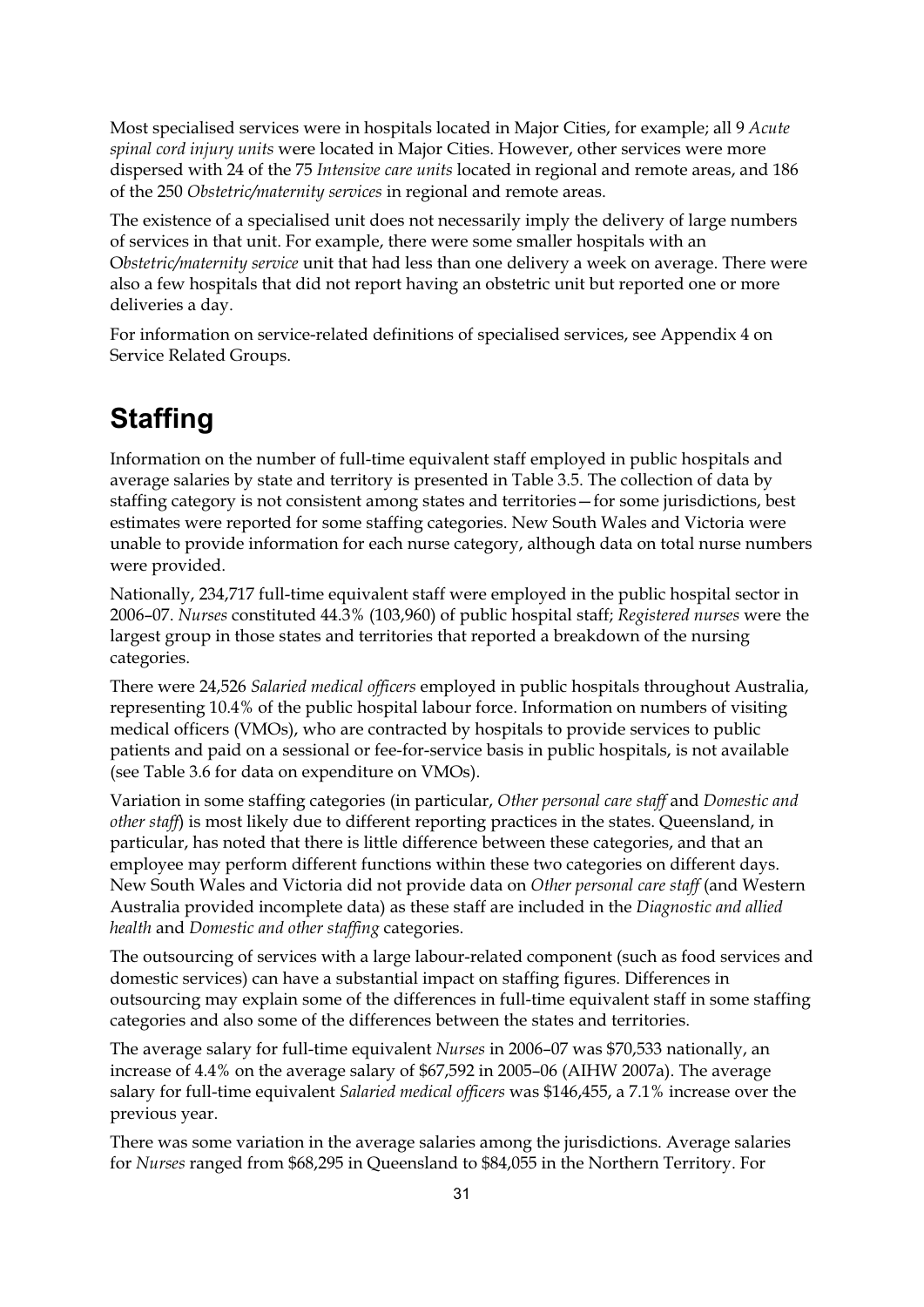*Salaried medical officers*, they ranged from \$131,510 in Tasmania to \$166,013 in the Northern Territory.

Some of the variation in average salaries reported for *Diagnostic and allied health professionals*, *Other personal care staff* and *Domestic and other staff* is likely to be a result of different reporting practices and use of outsourced services. The degree of outsourcing of higher paid versus lower paid staffing functions will affect the comparison of averages. For example, outsourcing the provision of domestic services but retaining domestic service managers to oversee the activities of the contractors tends to result in higher average salaries for the domestic service staff.

### **Recurrent expenditure by hospitals**

Information on gross recurrent expenditure, categorised into *Salary and wages expenditure* and *Non-salary expenditure*, is presented in Table 3.6. Nationally, total recurrent expenditure excluding depreciation by public acute and psychiatric hospitals was \$26.3 billion in 2006–07.

The largest share of expenditure for 2006–07 was for salary payments. Even when payments to VMOs and payments for outsourced services are excluded, salary payments accounted for 62.4% of the \$26.3 billion spent within the public hospital system. Salary payments include salaries and wages, payments to staff on paid leave, workers compensation leave and salaries paid to contract staff where the contract was for the supply of labour and where full-time equivalent staffing data were available.

*Medical and surgical supplies* (which include consumable supplies only and not equipment purchases), S*uperannuation*, A*dministrative expenses* and *Drug supplies* were the major non-salary expenses for public hospitals nationally. Data for Queensland include payments for pathology provided by the state-wide pathology services.

Depreciation has also been reported in Table 3.6. The data show that there is variation between states and territories in reporting, ranging from 5.6% of total expenditure in Queensland to 0.8% in the Northern Territory. Depreciation data were incomplete for South Australia.

### **Hospital revenue**

Public hospital revenue from patients and other sources (excluding general revenue payments received from state or territory governments) is reported in Table 3.7. Revenue is reported against three categories: *Patient revenue*, *Recoveries* (that is, income from the use of hospital facilities by salaried medical officers or private practitioners exercising their rights of private practice, and other recoveries), and *Other revenue* (such as from charities).

Australian public hospitals received \$2.42 billion in revenue in 2006–07. This was equivalent to 9.2% of total recurrent expenditure (excluding depreciation). Revenue as a proportion of total expenditure varied among the states and territories. Public hospital revenue in Tasmania represented 11.7% of expenditure (excluding depreciation), whereas revenue in the Northern Territory represented 3.8% of expenditure.

There is some variation among the states and territories in the treatment of revenue data. For example, Victoria's *Other revenue* includes Commonwealth grants. In contrast, the Northern Territory does not include Commonwealth grants in its revenue figures.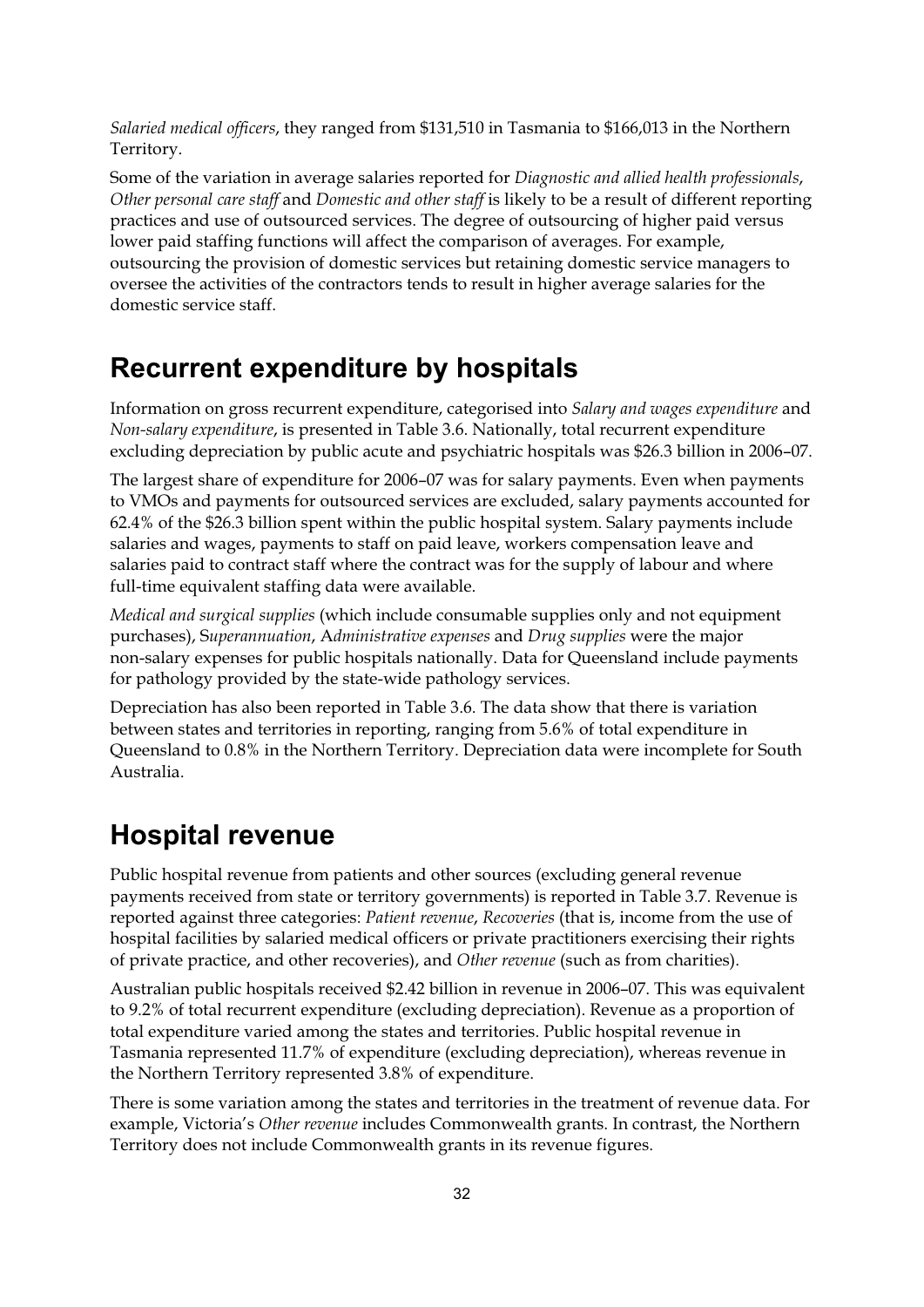There is also some inconsistency in the treatment of income from asset sales. Western Australia netted out asset sales in its capital expenditure accounts. South Australia netted out land sales in its capital expenditure accounts and reported sales from other surplus goods in the revenue figures. Both the Australian Capital Territory and the Northern Territory reported revenue from asset disposal as part of *Other revenue*. Victoria and Queensland account for asset sales in their capital expenditure accounts. The income from asset disposal (apart from major assets such as land, buildings and some motor vehicles) is usually not very significant as capital assets are generally retained until they are either worn out or obsolete, making their residual value comparatively small. Sometimes there is even a net cost incurred in disposing of an asset.

## **Other expenditure and revenue related to hospitals**

Expenditure reported in Table 3.6 is largely expenditure by hospitals and not necessarily all expenditure on hospital services by each state or territory government. Revenue reported in Table 3.7 is largely revenue received by individual hospitals, and does not necessarily include all revenue received by each state or territory government for provision of public hospital services.

For example, expenditure on public hospital services purchased by the state or territory government (at the state or area health service level) from privately owned and/or operated hospitals is not included in Table 3.6 except if the privately owned and/or operated hospital has been reported as a public hospital (see Appendix 2). Expenditure on public patients hospitalised in other jurisdictions is also not identified in Table 3.6 for the purchasing jurisdiction, although it is largely reflected as expenditure in other jurisdictions' columns in Table 3.6. It is also not included in Table 3.7, which excludes general revenue payments from the state and territory governments. Expenditure by public hospitals, through inter-hospital contracts, is assumed to be included within the expenditure reported for hospitals in Table 3.6.

Data on the purchase (at the state or area health service level) of public hospital services provided by privately owned and/or operated hospitals has been reported by some states and territories. In 2006–07 New South Wales, Tasmania, South Australia and Victoria reported \$50.9 million, \$10.9 million, \$2.9 million and \$1.5 million expenditure, respectively. In 2006–07, Western Australia spent \$16 million on the purchase of public hospital services from private hospitals excluding Joondalup and Peel private hospitals (which was reported by the two new public hospital reporting units from 2006–07). The Australian Capital Territory and Queensland reported nil recurrent expenditure on purchasing public patient services from private hospitals and data were not available for the other states.

The reporting of expenditure is affected by how public and private hospitals are defined (see Appendix 2). For example, in 2006–07 the expenditure reported in Table 3.6 for Western Australia includes two new reporting units for Peel and Joondalup hospitals to cover the contracted provision of public services (they also report as private hospitals). Expenditure for similar hospitals in other states (for example, the Mildura Base Hospital in Victoria) is also included in Table 3.6 because they were reported as public hospitals.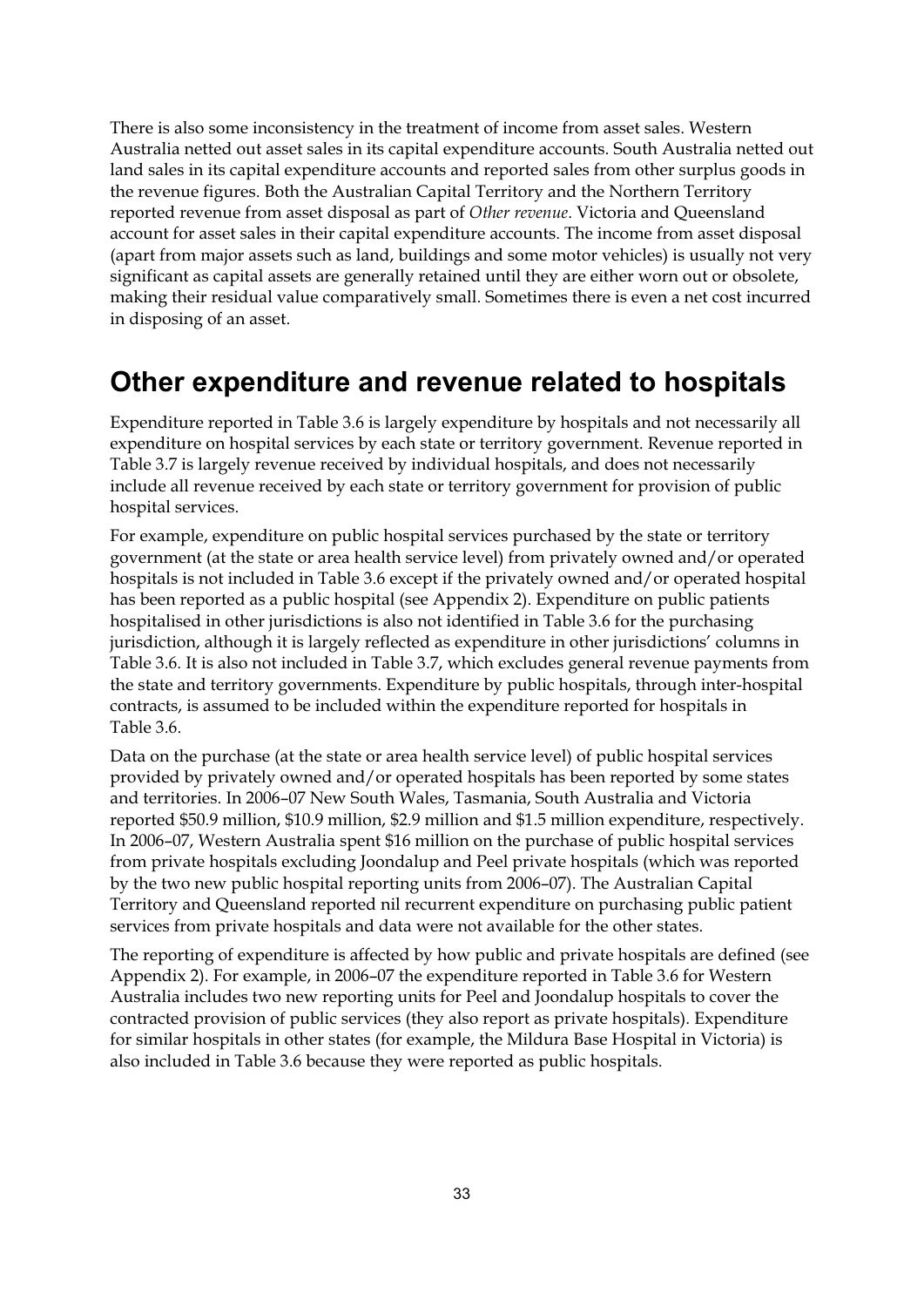# **Notes on financial data**

Financial data reported from the National Public Hospital Establishments Database are not comparable with data reported in the annual AIHW publication of *Health expenditure Australia 2005–06* (AIHW 2007b). In the latter, trust fund expenditure is included (whereas it is not generally included in the data here), and hospital expenditure may be defined to cover activity not covered by this data collection.

Capital formation expenditure is not reported in this publication. Not all jurisdictions were able to report using the *National health data dictionary* (NHDC 2003) categories and the comparability of the data may not be adequate for reporting.

Depreciation represents a significant portion of expenditure, and expenditure totals are reported including and excluding depreciation to ensure comparable figures are available across jurisdictions.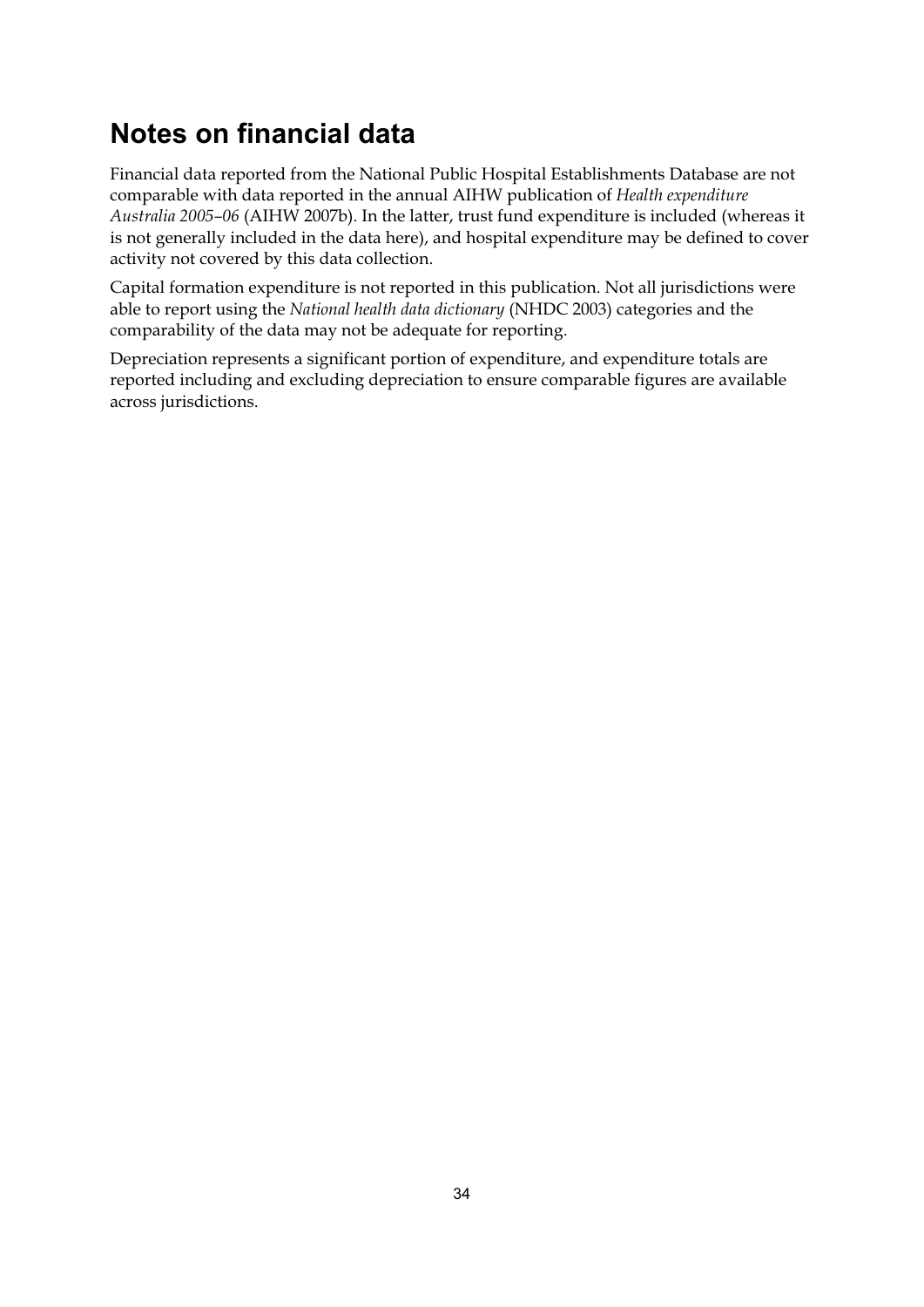| Table 3.1: Number of public acute and psychiatric hospitals® and available beds, by hospital peer group®, states and territories, 2006-07 |                           |                                 |                            |               |               |         |                 |         |               |
|-------------------------------------------------------------------------------------------------------------------------------------------|---------------------------|---------------------------------|----------------------------|---------------|---------------|---------|-----------------|---------|---------------|
|                                                                                                                                           | NSW                       | Vic <sup>(c)</sup>              | a<br>G                     | Š             | S             | Tas     | 13              | ā       | Total         |
| <b>Hospitals</b>                                                                                                                          |                           |                                 |                            |               |               |         |                 |         |               |
| Principal referral: Major cities and Regional                                                                                             | 26                        | $\frac{8}{1}$                   | بت                         |               | 4             |         |                 | N       | 73            |
| Specialist women's & children's                                                                                                           | ო                         | $\sim$                          | က                          |               |               | 0       | 0               | $\circ$ | $\tilde{t}$   |
| Total Principal referral and Specialist women's & children's hospitals                                                                    | 29                        | $\overline{c}$                  | $\tilde{8}$                | N O           | 5             | ო       |                 | $\sim$  | 84            |
| Large: Major cities                                                                                                                       | ∞                         | r                               |                            | ∾             | N             | 0       |                 | 0       |               |
| Large: Regional                                                                                                                           | 4                         | $\overline{r}$                  | ດ ພ ຕ                      | 4             | $\circ$       | 0       |                 | 0       | 22 e          |
| Total Large hospitals                                                                                                                     | 12                        | 4                               |                            | G             | $\sim$        | $\circ$ |                 | $\circ$ | $\mathcal{O}$ |
| eparations) and Regional<br>Medium: Major cities (<10,000 acute weighted s                                                                |                           |                                 |                            |               |               |         |                 |         |               |
| (<8,000 acute weighted separations)                                                                                                       | $\overset{\circ}{\cdot}$  | ဖ                               |                            | ယ             |               | 0       | 0               | 0       | 33            |
| e weighted separations)<br>Medium: Major cities and Regional (<5,000 acut                                                                 | 23                        | ₽                               | $\sim$ $\approx$ $\approx$ | $\sim$ $\sim$ |               | 0       |                 | 0       | 60            |
| Total Medium hospitals                                                                                                                    | 39                        | 24                              |                            |               |               | $\circ$ | $\circ$ $\circ$ | $\circ$ | 93            |
| Small regional acute                                                                                                                      | $\overline{a}$            | 26                              | $\Omega$                   |               | 4             | ဖ       | 0               | 0       | 110           |
| Small remote acute                                                                                                                        | 4                         |                                 |                            | 5             | 4             |         | $\circ$ $\circ$ | ო ო     |               |
| Total Small acute hospitals                                                                                                               | 4                         | $\frac{0}{26}$                  | $\frac{6}{36}$             | $\frac{6}{5}$ | $\frac{8}{2}$ |         |                 |         | 150           |
| Small non-acute                                                                                                                           | 25                        | ∞                               | 21                         |               | 22            |         | 0               | 0       | 84            |
| Multi-purpose service                                                                                                                     | $\overset{\infty}{\cdot}$ | $\circ \circ \circ \circ \circ$ |                            | 57            |               | $\sim$  | $\circ$ $\circ$ | 0       | $64 \times 6$ |
| Hospice                                                                                                                                   |                           |                                 | $\circ \circ \circ$        | O             |               |         |                 | $\circ$ |               |
| Rehabilitation                                                                                                                            | ო ო                       |                                 |                            |               | n o n o       | 0       | $\circ$         | $\circ$ |               |
| Mothercraft                                                                                                                               | ო                         |                                 |                            | $\circ$       |               | $\circ$ |                 | $\circ$ |               |
| Other non-acute                                                                                                                           | $\frac{1}{2}$             |                                 | $\circ$                    | $\circ$       | $\circ$       | 0       | ○               | $\circ$ |               |
| Total Non-acute                                                                                                                           | 89                        | $\overline{c}$                  | $\overline{37}$            | 45            | 27            | 4       |                 | $\circ$ | 194           |
| Psychiatric <sup>(d)</sup>                                                                                                                | တ                         | Π                               | 4                          |               |               | ო       | 0               | o       | e,            |
| Unpeered and other acute (includes hospitals with fewer than 200                                                                          |                           |                                 |                            |               |               |         |                 |         |               |
| separations)                                                                                                                              | 29                        | 89                              | Σ                          | $\tilde{4}$   | 15            | S       | 0               | 0       | 178           |
| <b>Total hospitals</b>                                                                                                                    | 228                       | $\frac{4}{4}$                   | 177                        | 99            | 54            | 27      | ∾               | ۱Ω      | 758           |
|                                                                                                                                           |                           |                                 |                            |               |               |         |                 |         | (continued,   |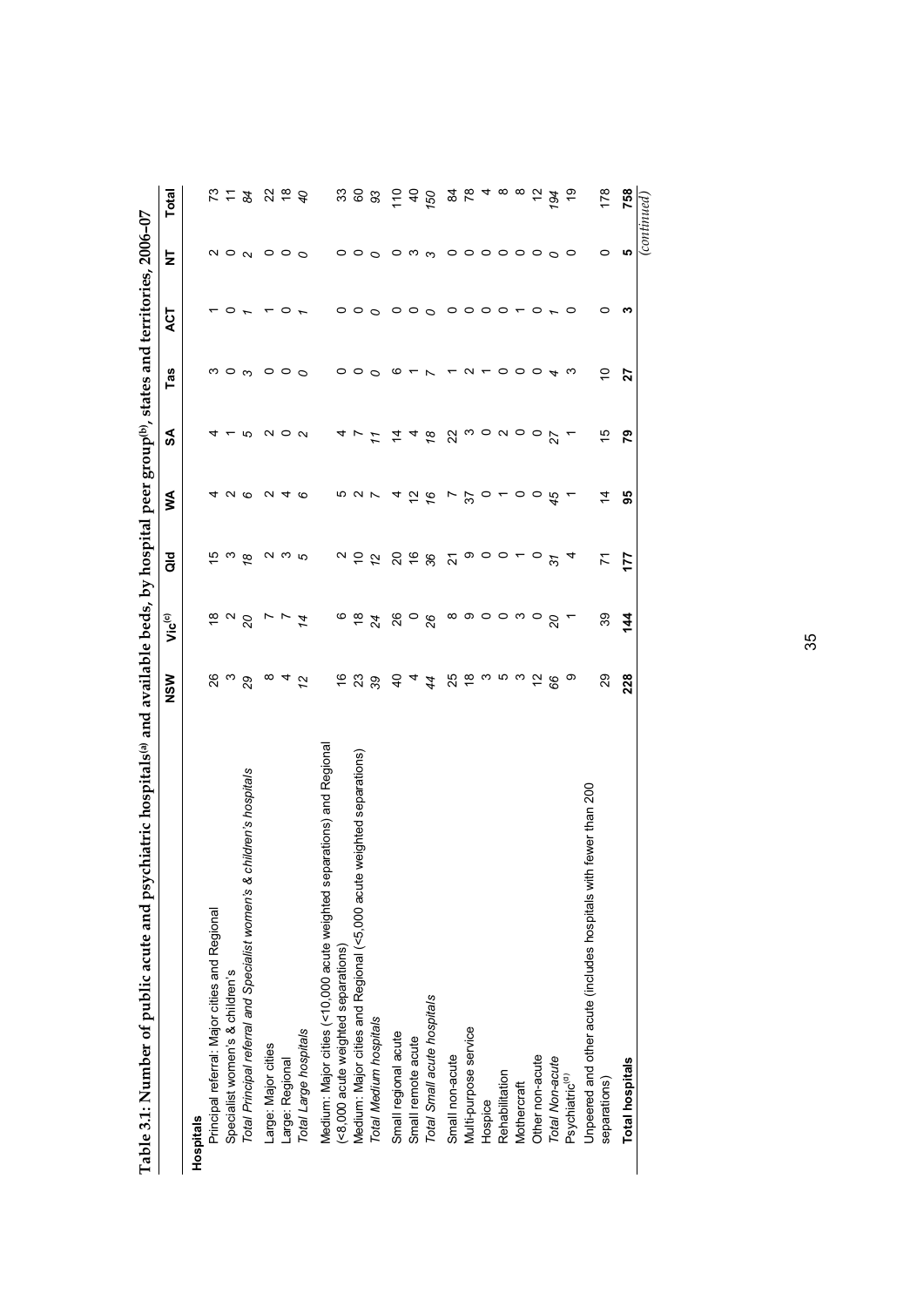|                                                                           | NSW            | $\mathbf{Vi}$ c $^{(c)}$ | <b>aio</b>    | ⋚             | S     | Tas             | <b>LO</b>   | ā                    | Total          |
|---------------------------------------------------------------------------|----------------|--------------------------|---------------|---------------|-------|-----------------|-------------|----------------------|----------------|
| Available or licensed beds <sup>(e)</sup>                                 |                |                          |               |               |       |                 |             |                      |                |
| Principal referral: Major cities and Regional                             | 10,201         | 6,590                    | 6,350         | 1,947         | 1,719 | 1,085           | 575         | 490                  | 28,958         |
| Specialist women's & children's                                           | 533            | 469                      | 386           | 445           | 313   |                 |             |                      | 2,146          |
| children's hospitals<br>Total Principal referral and Specialist women's & | 10,734         | 7,059                    | 6,736         | 2,392         | 2,032 | 1,085           | 575         | 490<br>$\cdot$       | 31,104         |
| Large: Major cities                                                       | 1,346          | 876                      | 324           | 353           | 442   |                 | 200         |                      |                |
| Large: Regional                                                           | 589            | 789                      | 361           | 470           |       |                 | Į.          |                      | 3,540<br>2,209 |
| Total Large hospitals                                                     | 1,935          | 1,665                    | 685           | 823           | 442   |                 | 200         |                      | 5,749          |
| Medium: Major cities (<10,000 acute weighted separations) and Regional    |                |                          |               |               |       |                 |             |                      |                |
| (<8,000 acute weighted separations)                                       | 1,472          | 393                      | 148           | 516           | 276   |                 |             |                      | 2,805          |
| weighted separations)<br>Medium: Major cities and Regional (<5,000 acute  | 948            | 942                      | 575           | $\frac{2}{3}$ | 359   |                 |             |                      | 2,925<br>5,730 |
| Total Medium hospitals                                                    | 2,420          | 1,335                    | 723           | 617           | 635   |                 |             |                      |                |
| Small regional acute                                                      | 1,048          | 480                      | 397           | 116           | 318   | ္တ              |             | $\ddot{\phantom{0}}$ | 2,451          |
| Small remote acute                                                        | $\mathfrak{g}$ | ł,                       | 327           | 264           | 102   | $\frac{1}{2}$   |             | 110                  | 907            |
| Total Small acute hospitals                                               | 1,142          | 480                      | 724           | 380           | 420   | $\overline{0}3$ |             | 110                  | 3,358          |
| Small non-acute                                                           | 653            | 349                      | 516           | 205           | 568   | 22              |             |                      | 2,313          |
| Multi-purpose service                                                     | 407            | δ                        | $\frac{0}{1}$ | 530           | 85    | $\frac{1}{2}$   |             |                      | 1,233          |
| Hospice                                                                   | 188            |                          | Į             | Į.            |       | $\tilde{c}$     |             |                      | 198            |
| Rehabilitation                                                            | 200            | Į,                       | Į,            | 187           | 198   |                 |             |                      | 584            |
| Mothercraft                                                               | 108            | 8                        | $\frac{1}{2}$ | ĵ             |       | İ               | S           |                      | 238            |
| Other non-acute                                                           | 462            |                          |               |               |       |                 |             |                      | 462            |
| Total Non-acute                                                           | 2,018          | 520                      | 666           | 922           | 851   | 42              | $\tilde{c}$ |                      | 5,028          |
| Psychiatric <sup>(d)</sup>                                                | 1,169          | 134                      | 458           | 201           | 301   | 79              |             |                      | 2,341          |
| th fewer than 200<br>Unpeered and other acute (includes hospitals wit     |                |                          |               |               |       |                 |             |                      |                |
| separations)                                                              | 507            | 1,240                    | 362           | 225           | 215   | $\frac{4}{4}$   |             |                      | 2,593          |
| Total available beds                                                      | 19,924         | 12,434                   | 10,354        | 5,558         | 4,895 | 1,353           | 785         | 600                  | 55,904         |

are counted at the end of the financial year. are counted at the end of the financial year.

Definitions of peer groups can be found in Appendix 2.

(c) The count of public hospitals in Victoria is a count of the campuses which report data separately to the National Hospital Morbidity Database.

(b) (d) Psychiatric hospitals consist of a mix of short-term acute, long-term, psychogeriatric and forensic psychiatric hospitals.

Definitions of peer groups can be found in Appendix 2.<br>The count of public hospitals in Victoria is a count of the campuses which report data separately to the National Hospital Morbidity Database.<br>Psychiatric hospitals co (e) The comparability of bed numbers can be affected by the casemix of hospitals including the extent to which hospitals provide same-day admitted patient services and other specialised services.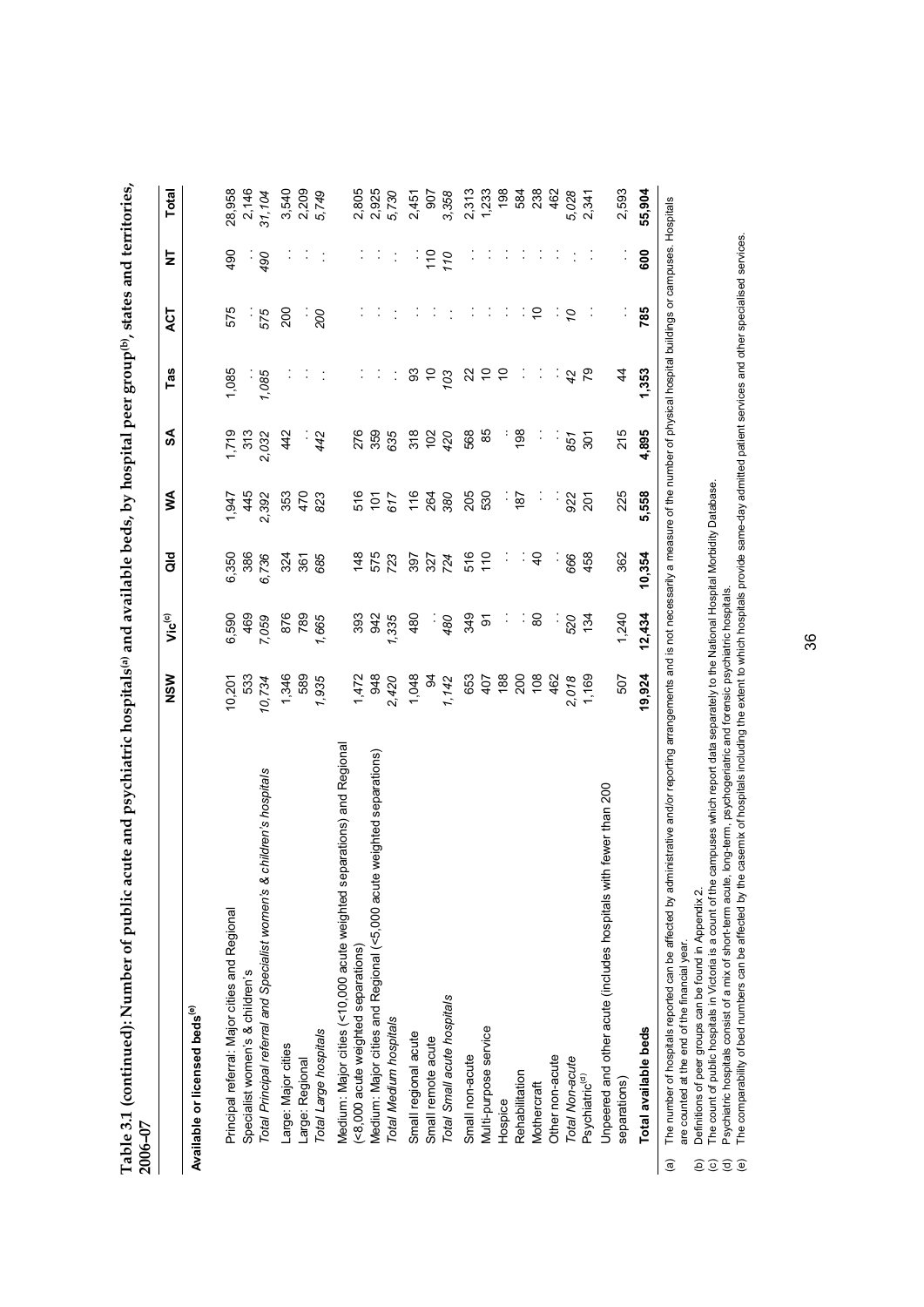| Table 3.2: INumber or public acure and I                 |                                                 |                                                          | and available l                                    | bedsw                       | . by hospital size.       | states and    |              | 2006-07          |                                        |
|----------------------------------------------------------|-------------------------------------------------|----------------------------------------------------------|----------------------------------------------------|-----------------------------|---------------------------|---------------|--------------|------------------|----------------------------------------|
| Hospital size <sup>(c)</sup>                             | §<br>z                                          | Vic <sup>(d)</sup>                                       | aio                                                | ⋚                           | SA                        | Tas           | <b>LCT</b>   | ₹                | Total                                  |
| <b>Hospitals</b>                                         |                                                 |                                                          |                                                    |                             |                           |               |              |                  |                                        |
| 10 or fewer beds                                         |                                                 |                                                          |                                                    |                             |                           |               |              |                  |                                        |
| More than 10 to 50 beds                                  |                                                 |                                                          |                                                    | ភ ន '                       | 57                        |               |              |                  |                                        |
| More than 50 to 100 beds                                 | <u>នន</u> ្ទន្ទន្ទន                             | さききき                                                     | <b>2825</b>                                        |                             |                           |               |              |                  |                                        |
| More than 100 to 200 beds                                |                                                 |                                                          |                                                    |                             | ∾                         |               |              |                  |                                        |
| More than 200 to 500 beds                                |                                                 |                                                          | $\infty$                                           |                             |                           |               |              |                  | ន្តន្ត្តមន្ត្រ                         |
| More than 500 beds                                       |                                                 |                                                          | ιΩ                                                 |                             | N                         |               |              |                  |                                        |
| Total                                                    | 228                                             | 14                                                       | 177                                                | 95                          | 54                        | 27            |              |                  | 758                                    |
| Available beds                                           |                                                 |                                                          |                                                    |                             |                           |               |              |                  |                                        |
| 10 or fewer beds                                         |                                                 |                                                          |                                                    |                             |                           |               | Ś            |                  |                                        |
| More than 10 to 50 beds                                  | នន្លំ វី ភូមិ ឆ្នាំ<br>ខ្លួន វី ភូមិ ឆ្នាំ<br>ო |                                                          | 264<br>488                                         | 1,131                       |                           | 1<br>2 2<br>1 |              | : ន ខ ខ្ញុំ ង្កូ | 866<br>885 508<br>80 50 80<br>80 60 80 |
| More than 50 to 100 beds                                 | $\mathbf{N}$                                    |                                                          |                                                    |                             |                           |               |              |                  |                                        |
|                                                          | ო                                               |                                                          |                                                    |                             |                           | Į.            | းဒ္လ         |                  |                                        |
| More than 100 to 200 beds<br>More than 200 to 500 beds   | စ                                               |                                                          | $864$<br>$709$<br>$799$<br>$790$<br>$790$<br>$790$ | $482$<br>$1,401$<br>$1,168$ |                           | 478<br>607    |              |                  |                                        |
| More than 500 beds                                       |                                                 | 22 23 23 25<br>22 24 26 26 26<br>22 26 26 27<br>22 26 27 |                                                    | 1,236                       | 15<br>45000475<br>4500472 |               | - 575<br>575 | Ĩ,               | 14,267                                 |
| Total                                                    | $\tilde{5}$<br>9.                               | 12,434                                                   | 10,354                                             | 5,558                       | 4,895                     | ,353          | 785          | 800              | 55,904                                 |
| ,我们的人们就是一个人的人,我们的人们的人们,我们的人们的人们的人们,我们的人们的人们的人们。<br>こうしょう |                                                 |                                                          |                                                    |                             |                           |               |              |                  |                                        |

Table 3.2: Number of public acute and psychiatric hospitals® and available beds®, by hospital size, states and territories, 2006–07 **Table 3.2: Number of public acute and psychiatric hospitals(a) and available beds(b), by hospital size, states and territories, 2006–07**  (a) The number of hospitals reported can be affected by administrative and/or reporting arrangements and is not necessarily a measure of the number of physical hospital buildings or campuses.<br>(b) The comparability of bed n (a) The number of hospitals reported can be affected by administrative and/or reporting arrangements and is not necessarily a measure of the number of physical hospital buildings or campuses. (b) The comparability of bed numbers can be affected by the casemix of hospitals including the extent to which hospitals provide same-day admitted services and other specialised services.

(c) Size is based on the average number of available beds.

(d) The count of hospitals in Victoria is a count of the campuses which report data separately to the National Hospital Morbidity Database.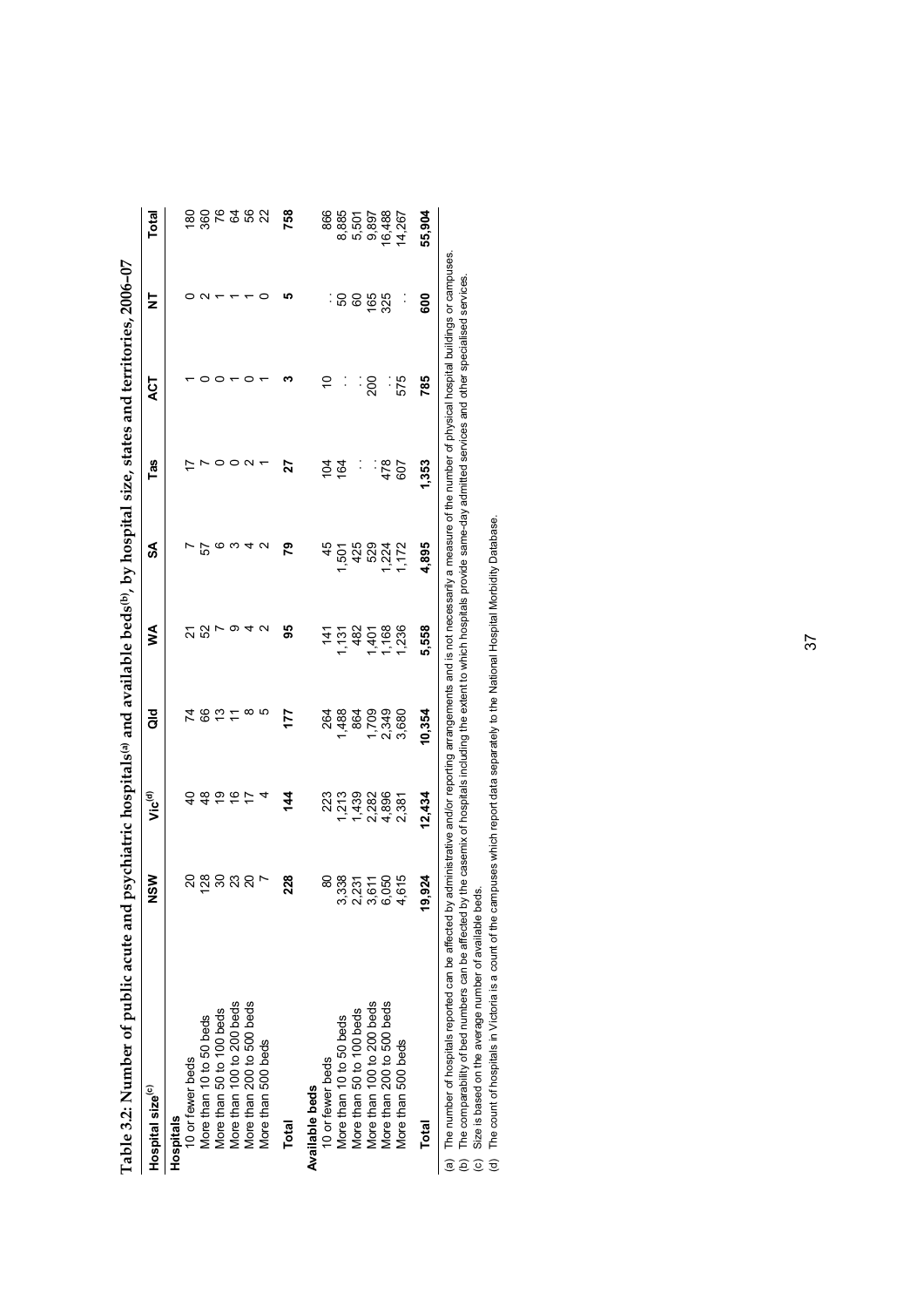| Region                                                                                                                                                                                                                                                                                                                                                              | NSW                         | ن<br>كا           | <b>Jo</b>                | ≸                             | వ్                          | Tas                             | <b>LS</b>         | 눌               | Total                   |
|---------------------------------------------------------------------------------------------------------------------------------------------------------------------------------------------------------------------------------------------------------------------------------------------------------------------------------------------------------------------|-----------------------------|-------------------|--------------------------|-------------------------------|-----------------------------|---------------------------------|-------------------|-----------------|-------------------------|
| Hospitals                                                                                                                                                                                                                                                                                                                                                           |                             |                   |                          |                               |                             |                                 |                   |                 |                         |
| Major Cities                                                                                                                                                                                                                                                                                                                                                        | 89                          | $\frac{8}{4}$     | စ္                       | 22                            | ဗု                          |                                 | က                 |                 | 174                     |
| Inner Regional                                                                                                                                                                                                                                                                                                                                                      | 83,8                        |                   |                          | 288                           |                             | $\frac{1}{2}$                   | $\circ$           |                 | $195$<br>$224$<br>$479$ |
| Outer Regional                                                                                                                                                                                                                                                                                                                                                      |                             | <b>882</b>        | 855                      |                               | 284                         |                                 |                   | $\mathbf{r}$    |                         |
| Total regional                                                                                                                                                                                                                                                                                                                                                      |                             |                   |                          |                               |                             |                                 | $\sim$            |                 |                         |
| Remote                                                                                                                                                                                                                                                                                                                                                              | $\tilde{a}$ $\alpha$        | $\mathbf{\Omega}$ | 34                       |                               |                             |                                 |                   | $\alpha \alpha$ |                         |
| Very Remote                                                                                                                                                                                                                                                                                                                                                         |                             |                   | $rac{43}{7}$             | 225                           | $\frac{6}{3}$ $\frac{6}{3}$ | m N 5                           |                   |                 | <b>3256</b>             |
| Total remote                                                                                                                                                                                                                                                                                                                                                        | $\Omega$                    | ି ଦା              |                          |                               |                             |                                 |                   |                 |                         |
| Total all regions                                                                                                                                                                                                                                                                                                                                                   | 228                         | 144               | 177                      | 56                            | ၉                           | 27                              | ო                 | ഥ               | 758                     |
| Available beds <sup>(d)</sup>                                                                                                                                                                                                                                                                                                                                       |                             |                   |                          |                               |                             |                                 |                   |                 |                         |
| Major Cities                                                                                                                                                                                                                                                                                                                                                        | 13,404                      | 8,938             | 5,183                    | 3,744                         | 3,092                       |                                 | 785               |                 | 35,147                  |
| Inner Regional                                                                                                                                                                                                                                                                                                                                                      | 4,510<br>1,726<br>6,236     |                   |                          | 478<br>796<br>1,274           | 443                         | 996                             | $\circ$           |                 | 11,433                  |
| Outer Regiona                                                                                                                                                                                                                                                                                                                                                       |                             | 2,770             | 2,237<br>2,148<br>4,385  |                               | 902                         | 326<br>1,322                    |                   | : 325<br>325    | 6,940                   |
| Total regional                                                                                                                                                                                                                                                                                                                                                      |                             | 3,486             |                          |                               | 1,345                       |                                 | $\sim$            |                 | 18,373                  |
| Remote                                                                                                                                                                                                                                                                                                                                                              | 247<br>38                   | $\frac{1}{2}$     | 363                      | 384                           | 349                         | ଧ                               |                   | 225             | 1,600                   |
| Very Remote                                                                                                                                                                                                                                                                                                                                                         |                             |                   | 423                      | 157                           | 109                         | Φ                               | ÷,                | 50<br>275       | 785                     |
| Total remote                                                                                                                                                                                                                                                                                                                                                        | 285                         | or                | 786                      | 541                           | 458                         | $\tilde{\varepsilon}$           | Ĵ,                |                 | 2,385                   |
| Total all regions                                                                                                                                                                                                                                                                                                                                                   | 19,924                      | 12,434            | 10,354                   | 5,558                         | 4,895                       | 1,353                           | 785               | 600             | 55,904                  |
| Number of available beds per 1,000 population resident in area                                                                                                                                                                                                                                                                                                      |                             |                   |                          |                               |                             |                                 |                   |                 |                         |
| Major Cities                                                                                                                                                                                                                                                                                                                                                        | 2.7                         | 2.3               | $\tilde{2}$              | 2.5                           | 2.7                         |                                 | 24                |                 | 2.5                     |
| Inner Regional                                                                                                                                                                                                                                                                                                                                                      |                             | $7.97$<br>$2.7$   | 5<br>2 5 9<br>2 9<br>2 9 |                               | 2.0<br>2.0<br>2.0           |                                 | $\overline{0}$ .  |                 | 2.50<br>2.50            |
| Outer Regional                                                                                                                                                                                                                                                                                                                                                      |                             |                   |                          | $\frac{1}{2}$ a $\frac{1}{2}$ |                             | 3 0 0<br>3 0 0<br>3 0 0         | $\mathbb{R}^n$    | $\frac{8}{28}$  |                         |
| Total regional                                                                                                                                                                                                                                                                                                                                                      | ಣ ೧೧ <del>೪</del><br>೧೧ ೧ ೪ |                   |                          |                               |                             |                                 | $\overline{0}$ .0 |                 |                         |
| Remote                                                                                                                                                                                                                                                                                                                                                              | $780$<br>$79$<br>$79$       | $\overline{2}$ .  |                          |                               | $7.7$<br>$7.7$<br>$7.8$     |                                 | Į.                | $\frac{9}{4}$   |                         |
| Very Remote                                                                                                                                                                                                                                                                                                                                                         |                             |                   | $4800$<br>$480$          | $4000$<br>$400$               |                             | 0<br>0<br>0<br>0<br>0<br>0<br>0 | ĵ,                | $\frac{0}{2}$   | 0.00<br>0.40            |
| Total remote                                                                                                                                                                                                                                                                                                                                                        |                             | $\frac{1}{2}$     |                          |                               |                             |                                 |                   |                 |                         |
| Total all regions                                                                                                                                                                                                                                                                                                                                                   | 2.9                         | 2.4               | 2.5                      | $\overline{2.7}$              | $\overline{3}$ .7           | 2.8                             | 2.3               | 2.8             | 2.7                     |
| The number of hospitals reported can be affected by administrative and/or reporting arrangements and is not necessarily a measure of the number of physical hospital buildings or campuses.<br>Rate per 1,000 population was directly age-standardised using 30 June 2006 population as detailed in Appendix<br>$\widehat{e}$<br>$\widehat{\mathbf{e}}$             |                             |                   |                          |                               |                             |                                 |                   |                 |                         |
| The comparability of bed numbers can be affected by the casemix of hospitals including the extent to which hospitals provide same-day admitted services and other specialised services.<br>The count of hospitals in Victoria is a count of the campuses which report data separately to the National Hospital Morbidity Database.<br>$\widehat{\sigma}$<br>$\odot$ |                             |                   |                          |                               |                             |                                 |                   |                 |                         |
|                                                                                                                                                                                                                                                                                                                                                                     |                             |                   |                          |                               |                             |                                 |                   |                 |                         |

**Table 3.3: Number of hospitals(a), available beds and number of available beds per 1,000 population resident in area(b), by Remoteness Area,**  Table 3.3: Number of hospitals@, available beds and number of available beds per 1,000 population resident in area<sup>(b)</sup>, by Remoteness Area,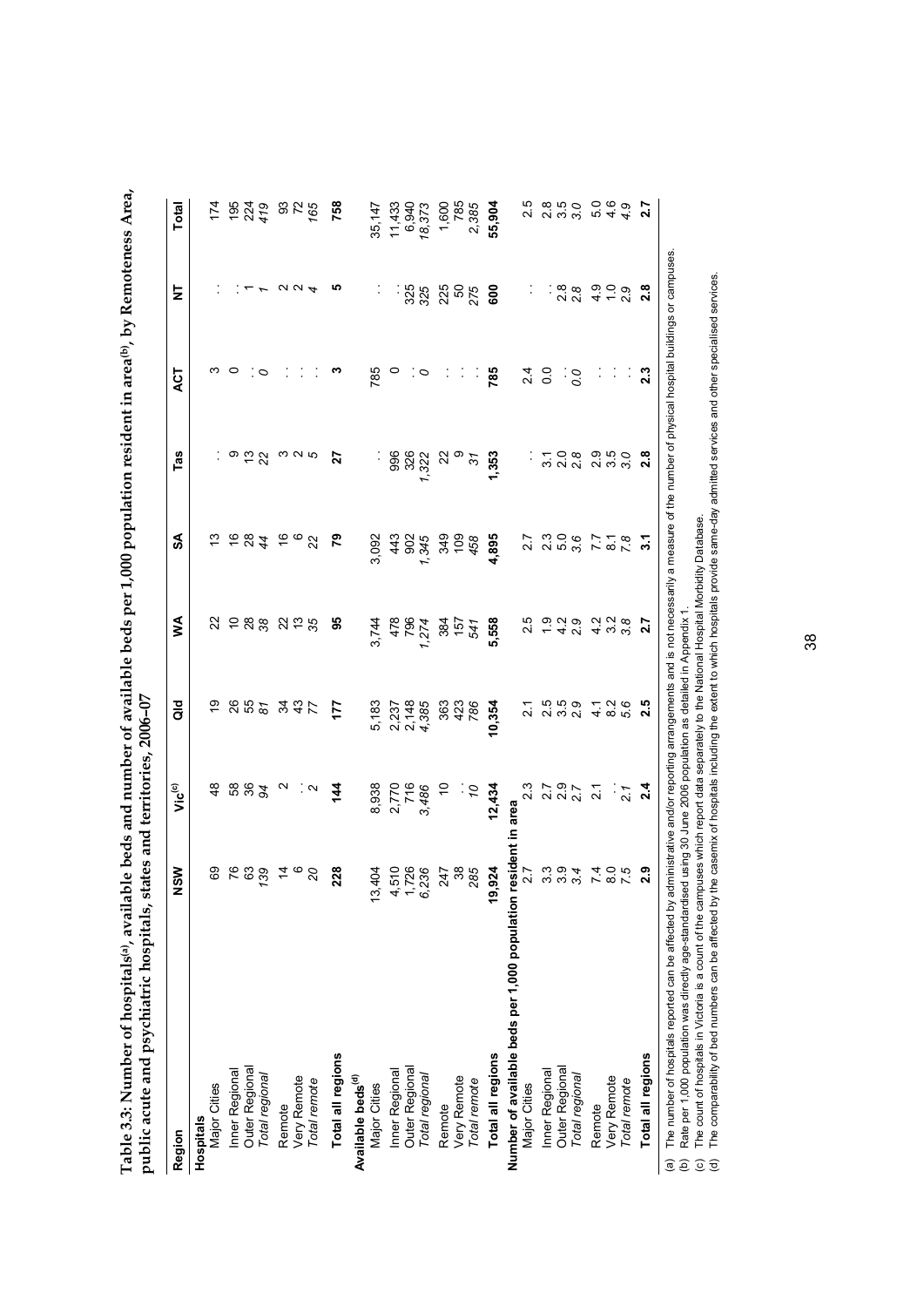| <b>Specialised services</b>                 | $\ensuremath{\mathsf{NSW}}\xspace^\text{(b)}$ | $Vic^{(c)}$            | Qld            | <b>WA</b>      | SA <sup>(c)</sup> | Tas                       | <b>ACT</b>              | NΤ                   | Total             |
|---------------------------------------------|-----------------------------------------------|------------------------|----------------|----------------|-------------------|---------------------------|-------------------------|----------------------|-------------------|
| Acute renal dialysis unit                   | 18                                            | 11                     | 12             | 4              | 4                 | $\mathbf{2}$              | 1                       | $\mathbf{2}$         | 54                |
| Major City                                  | 15                                            | 8                      | 5              | 3              | 4                 | $\ddot{\phantom{0}}$      | 1                       | $\ddotsc$            | 36                |
| Regional                                    | 3                                             | 3                      | $\overline{7}$ | 1              | 0                 | 2                         | 0                       | 1                    | 17                |
| Remote                                      | 0                                             | 0                      | 0              | 0              | 0                 | 0                         | $\ddot{\phantom{1}}$    | 1                    | 1                 |
| Acute spinal cord injury unit               | 3                                             | $\mathbf 2$            | $\mathbf{2}$   | 1              | 1                 | 0                         | 0                       | 0                    | 9                 |
| Major City                                  | 3                                             | $\overline{2}$         | $\overline{2}$ | 1              | 1                 | $\ddot{\phantom{0}}$      | 0                       | $\ddot{\phantom{0}}$ | 9                 |
| AIDS unit                                   | 7                                             | $\overline{2}$         | 3              | 1              | 1                 | 0                         | 1                       | 1                    | 16                |
| Major City                                  | 7                                             | $\overline{2}$         | 2              | 1              | 1                 | . .                       | 1                       | $\ddotsc$            | 14                |
| Regional                                    | 0                                             | 0                      | 1              | 0              | 0                 | 0                         | 0                       | 0                    | 1                 |
| Remote                                      | 0                                             | 0                      | 0              | 0              | 0                 | 0                         | $\sim$                  | 1                    | 1                 |
| Alcohol and drug unit                       | 73                                            | 15                     | 14             | 1              | 3                 | 0                         | 1                       | 1                    | 108               |
| Major City                                  | 22<br>50                                      | 8<br>7                 | 4<br>8         | 1<br>0         | 1<br>2            | $\ddot{\phantom{0}}$<br>0 | 1<br>0                  | . .<br>0             | 37<br>67          |
| Regional<br>Remote                          | 1                                             | 0                      | $\overline{c}$ | 0              | 0                 | 0                         |                         | 1                    | 4                 |
|                                             | 3                                             | $\mathbf 2$            | $\overline{2}$ | $\overline{2}$ | $\mathbf 2$       | 1                         | . .<br>0                | 0                    | 12                |
| Burns unit (level III)<br>Major City        | 3                                             | $\overline{2}$         | $\overline{2}$ | 2              | 2                 |                           | 0                       |                      | 11                |
| Regional                                    | 0                                             | 0                      | 0              | 0              | 0                 | $\ddot{\phantom{0}}$<br>1 | 0                       | $\sim$<br>0          | 1                 |
|                                             | 10                                            | 7                      | 3              | 4              | 2                 | 1                         | 1                       | $\bf{0}$             | 28                |
| Cardiac surgery unit<br>Major City          | 10                                            | $\overline{7}$         | $\overline{c}$ | 4              | 2                 |                           | 1                       |                      | 26                |
| Regional                                    | 0                                             | 0                      | 1              | 0              | 0                 | $\ddot{\phantom{0}}$<br>1 | 0                       | $\sim$<br>0          | $\overline{2}$    |
|                                             | 11                                            | 6                      | 4              | 3              | 2                 | 1                         | 1                       | 0                    | 28                |
| <b>Clinical genetics unit</b><br>Major City | 8                                             | 6                      | 3              | 3              | 2                 |                           | 1                       |                      | 23                |
| Regional                                    | 3                                             | $\pmb{0}$              | 1              | 0              | 0                 | $\ddot{\phantom{0}}$<br>1 | 0                       | . .<br>$\pmb{0}$     | 5                 |
| Coronary care unit                          | 45                                            | 26                     | 19             | 4              | 8                 | 3                         | $\overline{\mathbf{2}}$ | 2                    | 109               |
| Major City                                  | 31                                            | 15                     | 9              | 4              | 6                 | $\ddot{\phantom{0}}$      | $\overline{c}$          | $\ddotsc$            | 67                |
| Regional                                    | 14                                            | 11                     | 10             | 0              | 2                 | 3                         | 0                       | 1                    | 41                |
| Remote                                      | $\mathbf 0$                                   | 0                      | 0              | 0              | 0                 | 0                         | $\ddotsc$               | 1                    | 1                 |
| Diabetes unit                               | 22                                            | 18                     | 11             | 5              | 5                 | 3                         | 1                       | 1                    | 66                |
| Major City                                  | 21                                            | 15                     | 8              | 5              | 5                 | . .                       | 1                       | $\ddotsc$            | 55                |
| Regional                                    | 1                                             | 3                      | 3              | 0              | 0                 | 3                         | 0                       | 1                    | 11                |
| Domiciliary care service                    | 157                                           | 97                     | 41             | 63             | 45                | 0                         | 0                       | 1                    | 404               |
| Major City                                  | 38                                            | 28                     | 7              | 10             | 7                 | . .                       | 0                       | . .                  | 90                |
| Regional                                    | 108                                           | 69                     | 12             | 33             | 25                | 0                         | 0                       | 0                    | 247               |
| Remote                                      | 11                                            | 0                      | 22             | 20             | 13                | 0                         | i,                      | 1                    | 67                |
| Geriatric assessment unit                   | 68                                            | 36                     | 9              | 25             | 12                | 3                         | $\mathbf 2$             | 0                    | 155               |
| Major City                                  | 37                                            | 23                     | 5              | 8              | 5                 | . .                       | 2                       | $\ddotsc$            | 80                |
| Regional                                    | 28                                            | 13                     | 4              | 16             | 6                 | 3                         | 0                       | 0                    | 70                |
| Remote                                      | 3                                             | $\mathbf 0$            | 0              | 1              | 1                 | 0                         | $\sim$                  | 0                    | 5                 |
| Hospice care unit                           | 44                                            | 23                     | 11             | 18             | 16                | 1                         | 1                       | 1                    | 115               |
| Major City                                  | 13                                            | 10                     | 5              | 1              | 5                 | $\ddotsc$                 | 1                       | $\sim$               | 35                |
| Regional                                    | 27                                            | 13                     | 6              | 14             | 7                 | 1                         | 0                       | 1                    | 69                |
| Remote                                      | 4                                             | $\pmb{0}$              | 0              | 3              | 4                 | 0                         | $\sim$                  | 0                    | 11                |
| Infectious diseases unit                    | 12                                            | 12                     | 9              | 3              | 4                 | 1                         | 1                       | 1                    | 43                |
| Major City                                  | 12                                            | 12                     | 6              | 3              | 4                 | $\sim$                    | 1                       | $\sim$               | 38                |
| Regional                                    | 0<br>0                                        | $\pmb{0}$<br>$\pmb{0}$ | 3<br>0         | 0              | 0<br>0            | 1<br>0                    | 0                       | $\mathbf 0$          | 4<br>$\mathbf{1}$ |
| Remote                                      |                                               |                        |                | 0              |                   |                           | . .                     | 1                    |                   |
| Intensive care unit (level III)             | 35<br>21                                      | 17<br>13               | 9              | 4              | 5                 | 2                         | 1                       | $\mathbf{2}$         | 75<br>51          |
| Major City<br>Regional                      | 14                                            | 4                      | 7<br>2         | 4<br>0         | 5<br>0            | . .<br>$\overline{c}$     | 1<br>0                  | $\ddotsc$<br>1       | 23                |
| Remote                                      | 0                                             | 0                      | 0              | 0              | 0                 | 0                         |                         | 1                    | 1                 |
| In-vitro fertilisation unit                 | 2                                             | 5                      | 0              | 0              | 2                 | 0                         | . .<br>$\bf{0}$         | 0                    | 9                 |
| Major City                                  | 2                                             | 2                      | 0              | 0              | 2                 |                           | 0                       |                      | 6                 |
|                                             |                                               |                        |                |                |                   | $\ddotsc$                 |                         | $\sim$               |                   |
| Regional                                    | 0                                             | 3                      | 0              | 0              | 0                 | 0                         | 0                       | $\pmb{0}$            | 3                 |
| Maintenance renal dialysis centre           | 53                                            | 58                     | 26             | 13             | 13                | $\mathbf{2}$              | 1                       | 4                    | 170               |
| <b>Major City</b><br>Regional               | 22                                            | 20<br>38               | 7              | 7              | 6                 | $\ddotsc$                 | 1<br>0                  | $\ddotsc$            | 63                |
| Remote                                      | 28<br>3                                       | 0                      | 15<br>4        | 4<br>2         | 5<br>$\mathbf{2}$ | 2<br>0                    |                         | 1<br>3               | 93<br>14          |
|                                             |                                               |                        |                |                |                   |                           | $\ddot{\phantom{0}}$    |                      | Continued         |

**Table 3.4: Number of public acute hospitals(a) with specialised services, by Remoteness Area, states and territories, 2006–07** 

*(continued)*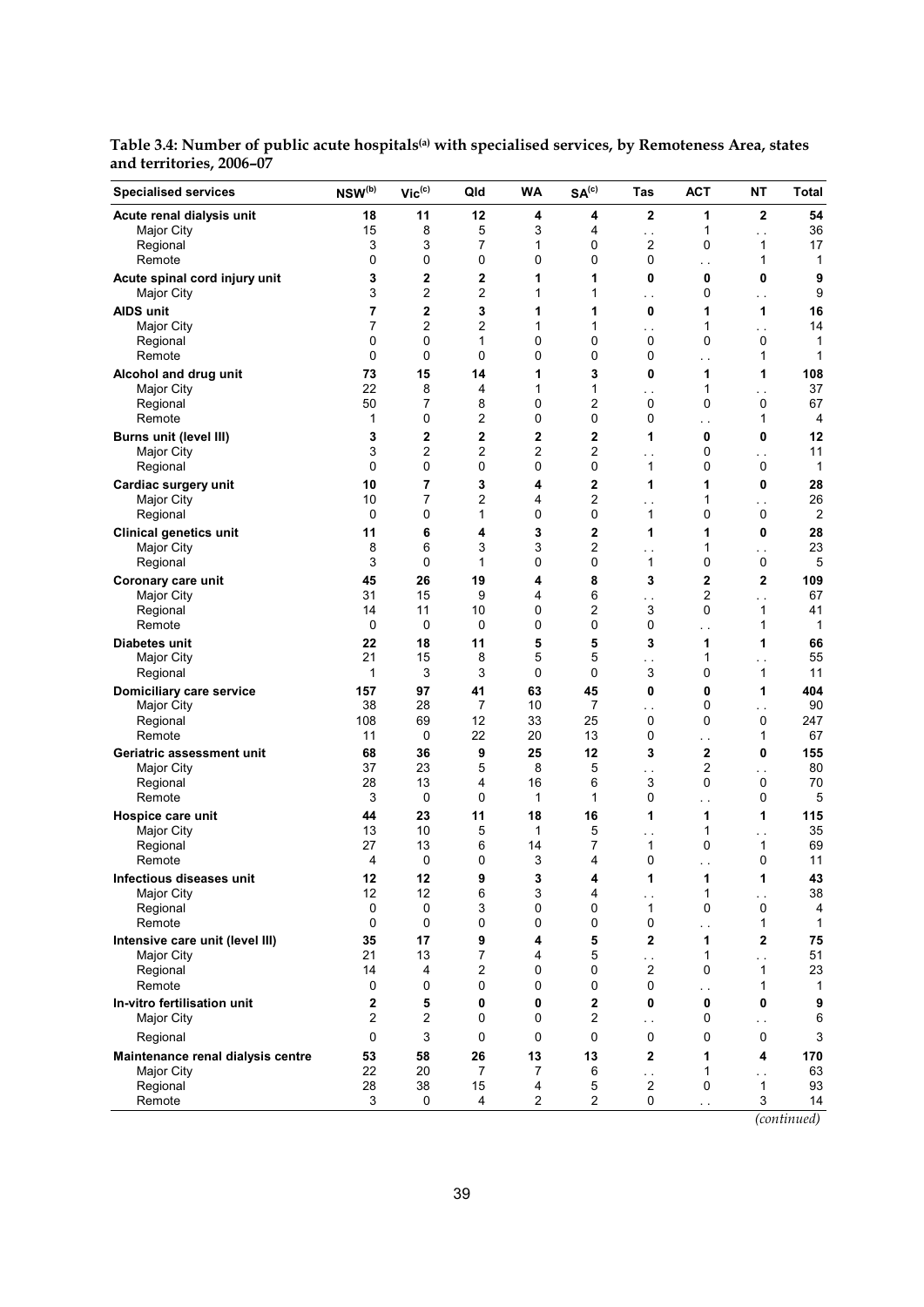| <b>Specialised services</b>          | $NSW^{(b)}$    | $Vic^{(c)}$    | Qld            | <b>WA</b>    | SA <sup>(c)</sup> | Tas                                    | <b>ACT</b>   | <b>NT</b>                           | <b>Total</b> |
|--------------------------------------|----------------|----------------|----------------|--------------|-------------------|----------------------------------------|--------------|-------------------------------------|--------------|
| Major plastic/reconstructive surgery |                |                |                |              |                   |                                        |              |                                     |              |
| unit                                 | 12             | 10             | 9              | 3            | 4                 | 1                                      | 1            | 0                                   | 40           |
| Major City                           | 12             | 10             | 7              | 3            | 4                 | $\ddot{\phantom{0}}$                   | 1            | $\ddotsc$                           | 37           |
| Regional                             | 0              | 0              | $\overline{2}$ | 0            | 0                 | 1                                      | 0            | 0                                   | 3            |
| Neonatal intensive care unit (level  |                |                |                |              |                   |                                        |              |                                     |              |
| III)                                 | 13             | 4              | 3              | 1            | 2                 | 1                                      | 1            | 1                                   | 26           |
| Major City                           | 11             | 4              | 2              | 1            | 2                 | . .                                    | 1            | . .                                 | 21           |
| Regional                             | $\mathbf{2}$   | 0              | $\mathbf{1}$   | 0            | 0                 | 1                                      | 0            | 1                                   | 5            |
| Neurosurgical unit                   | 13             | 8              | 6              | 3            | 3                 | 1                                      | 1            | 0                                   | 35           |
| Major City                           | 13             | 8              | 5              | 3            | 3                 | $\ddot{\phantom{a}}$                   | 1            | $\sim$ .                            | 33           |
| Regional                             | 0              | 0              | 1              | 0            | 0                 | 1                                      | 0            | 0                                   | 2            |
| Nursing home care unit               | 74             | 78             | 14             | 38           | 42                | 0                                      | 0            | 0                                   | 246          |
| Major City                           | 2              | 12             | 1              | $\mathbf 0$  | 0                 | . .                                    | 0            | . .                                 | 15           |
| Regional                             | 59             | 66             | 8              | 22           | 31                | 0                                      | 0            | 0                                   | 186          |
| Remote                               | 13             | 0              | 5              | 16           | 11                | 0                                      | ė,           | 0                                   | 45           |
| <b>Obstetric/maternity service</b>   | 74             | 59             | 41             | 33           | 33                | 3                                      | 2            | 5                                   | 250          |
| Major City                           | 27             | 14             | 7              | 8            | 6                 | $\sim$                                 | 2            | $\sim$                              | 64           |
| Regional                             | 46             | 45             | 28             | 17           | 21                | 3                                      | 0            | 1                                   | 161          |
| Remote                               | 1              | $\mathbf 0$    | 6              | 8            | 6                 | 0                                      | . .          | 4                                   | 25           |
| Oncology unit                        | 41             | 35             | 11             | 10           | 8                 | 3                                      | $\mathbf{2}$ | 0                                   | 110          |
| Major City                           | 21             | 16             | 8              | 6            | 7                 | $\sim$                                 | 2            | $\sim$                              | 60           |
| Regional                             | 20             | 19             | 3              | 4            | 1                 | 3                                      | 0            | 0                                   | 50           |
| Psychiatric unit/ward                | 44             | 35             | 18             | 18           | 8                 | 3                                      | 2            | $\mathbf 2$                         | 130          |
| Major City                           | 27             | 27             | 9              | 15           | 8                 |                                        | 2            |                                     | 88           |
| Regional                             | 17             | 8              | 9              | 3            | 0                 | $\sim$ $\sim$<br>3                     | 0            | $\sim$<br>1                         | 41           |
| Remote                               | 0              | 0              | 0              | 0            | 0                 | 0                                      | $\sim$       | 1                                   | 1            |
| Refractory epilepsy unit             | 5              | 6              | 1              | 3            | 2                 | $\mathbf 0$                            | 0            | 0                                   | 17           |
| Major City                           | 5              | 6              | 1              | 3            | 2                 | $\ddotsc$                              | 0            | $\ddotsc$                           | 17           |
|                                      |                |                |                |              |                   |                                        |              |                                     |              |
| <b>Rehabilitation unit</b>           | 56             | 31             | 19             | 15           | 8                 | 3                                      | 2            | $\mathbf{2}$                        | 136          |
| Major City                           | 34<br>22       | 18<br>13       | 9<br>10        | 9<br>6       | 5<br>3            | . .<br>3                               | 2<br>0       | $\ddotsc$<br>1                      | 77<br>58     |
| Regional<br>Remote                   | 0              | 0              | 0              | 0            | 0                 | 0                                      |              | 1                                   | 1            |
|                                      |                |                |                |              |                   |                                        | $\sim$       |                                     |              |
| Sleep centre<br>Major City           | 11<br>11       | 8<br>7         | 6<br>4         | 3<br>3       | 5<br>4            | 2                                      | 0<br>0       | 0                                   | 35<br>29     |
| Regional                             | 0              | 1              | 2              | 0            | 1                 | $\ddot{\phantom{0}}$<br>$\overline{2}$ | 0            | $\ddot{\phantom{0}}$<br>$\mathsf 0$ | 6            |
|                                      |                |                |                |              |                   |                                        |              |                                     |              |
| Specialist paediatric service        | 47             | 30             | 17             | 11           | 8                 | 3                                      | 2            | 2                                   | 120          |
| Major City                           | 25             | 15             | 7              | 6            | 4                 | $\sim$                                 | 2            | . .                                 | 59           |
| Regional<br>Remote                   | 22<br>0        | 15<br>0        | 10<br>0        | 3<br>2       | 3<br>1            | 3<br>0                                 | 0            | 1<br>1                              | 57<br>4      |
|                                      |                |                |                |              |                   |                                        | . .          |                                     |              |
| Transplantation unit-bone marrow     | 13             | 7              | 5              | 3            | 1                 | 1                                      | 1            | 0                                   | 31           |
| Major City                           | 13             | 7              | 4              | 3            | 1                 | . .                                    | 1            | . .                                 | 29           |
| Regional                             | 0              | 0              | 1              | 0            | 0                 | 1                                      | 0            | 0                                   | 2            |
| Transplantation unit-heart           |                |                |                |              |                   |                                        |              |                                     |              |
| (including heart/lung)               | 1              | 2              | 1              | 1            | 0                 | 0                                      | 0            | $\pmb{0}$                           | 5            |
| Major City                           | 1              | $\overline{c}$ | $\mathbf{1}$   | 1            | 0                 | $\ddot{\phantom{0}}$                   | 0            | . .                                 | 5            |
| Regional                             | 0              | 0              | $\mathbf 0$    | 0            | 0                 | $\mathsf 0$                            | 0            | $\pmb{0}$                           | 0            |
| <b>Transplantation unit-liver</b>    | 2              | 2              | 2              | $\mathbf 2$  | 1                 | $\pmb{0}$                              | 0            | 0                                   | 9            |
| Major City                           | $\overline{2}$ | 2              | 2              | 2            | 1                 | $\ddotsc$                              | 0            | $\sim$ .                            | 9            |
| <b>Transplantation unit-pancreas</b> | 1              | 1              | 0              | 1            | 0                 | $\bf{0}$                               | 0            | $\pmb{0}$                           | 3            |
| Major City                           | 1              | $\mathbf{1}$   | 0              | $\mathbf{1}$ | 0                 | $\ddotsc$                              | 0            | $\sim$ .                            | 3            |
| <b>Transplantation unit-renal</b>    | 8              | 6              | $\mathbf 2$    | 3            | 1                 | 0                                      | 0            | 0                                   | 20           |
| Major City                           | 8              | 6              | 2              | 3            | 1                 | $\ddot{\phantom{0}}$                   | 0            | $\sim$                              | 20           |
| Regional                             | 0              | 0              | 0              | $\mathbf 0$  | 0                 | 0                                      | 0            | 0                                   | $\mathbf 0$  |
|                                      |                |                |                |              |                   |                                        |              |                                     |              |

Table 3.4 (continued): Number of public acute hospitals<sup>(a)</sup> with specialised services, by Remoteness **Area, states and territories, 2006–07** 

(a) Excludes psychiatric hospitals. Rows for Regional and Remote with no units omitted from table.

(b) Data for a small number of hospitals in New South Wales were not available, so the number of services is therefore slightly under-enumerated. (c) May be a slight underestimate as some small multi-campus rural services were reported at network rather than campus level. Consequently, if

two campuses within the group had a specialised type of service, they were counted as one.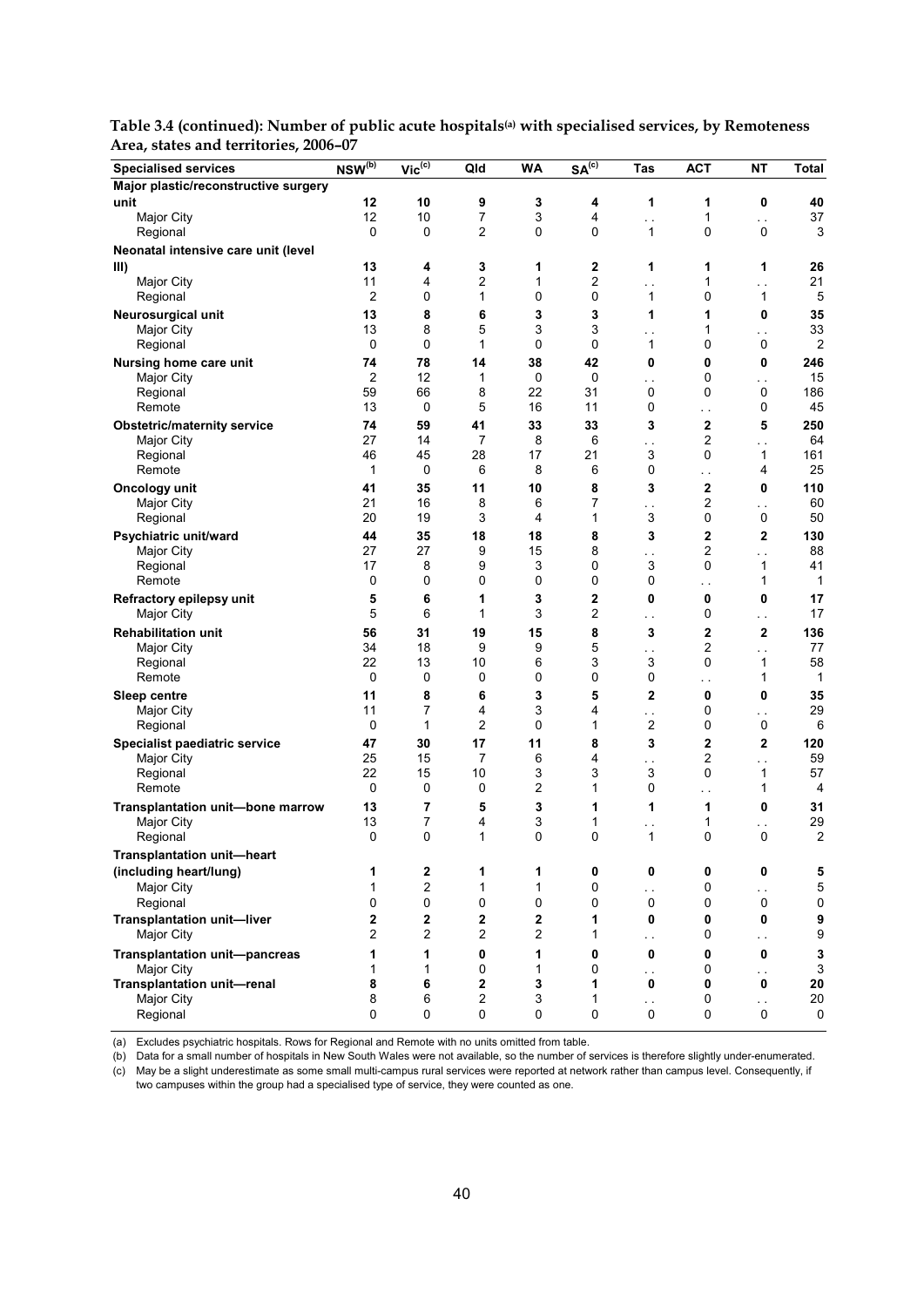|                        | Table 3.5: Average full-time equivalent staff <sup>(a)</sup>                                                                                                                                                                                                                                                                                                                                                                                                                                                                                                                                                                                                                                                                                                                                                          |                                    |                                         |                                      |                                   |                                      |                                      | and average salaries, public acute and psychiatric hospitals, states and territories, 2006-07 |                                      |                                      |
|------------------------|-----------------------------------------------------------------------------------------------------------------------------------------------------------------------------------------------------------------------------------------------------------------------------------------------------------------------------------------------------------------------------------------------------------------------------------------------------------------------------------------------------------------------------------------------------------------------------------------------------------------------------------------------------------------------------------------------------------------------------------------------------------------------------------------------------------------------|------------------------------------|-----------------------------------------|--------------------------------------|-----------------------------------|--------------------------------------|--------------------------------------|-----------------------------------------------------------------------------------------------|--------------------------------------|--------------------------------------|
|                        | Staffing category                                                                                                                                                                                                                                                                                                                                                                                                                                                                                                                                                                                                                                                                                                                                                                                                     | NSW <sup>(b)</sup>                 | Vic <sup>(c)</sup>                      | $Q_1 d^{(d)}$                        | $MA^{(e)}$                        | వ                                    | $\textsf{Las}^\textsf{(f)}$          | ACT                                                                                           | ā                                    | Total                                |
|                        | Full-time equivalent staff numbers<br>Salaried medical officers                                                                                                                                                                                                                                                                                                                                                                                                                                                                                                                                                                                                                                                                                                                                                       | 7,636                              | 6,058                                   | 4,965                                | 2,460                             | 2,118                                | 519                                  | 423                                                                                           | 347                                  | 24,526                               |
|                        | Registered nurses<br>Enrolled nurses<br>Student nurses<br>Total nurses                                                                                                                                                                                                                                                                                                                                                                                                                                                                                                                                                                                                                                                                                                                                                | œ<br>36,462<br>ιó.<br>Ξ<br>Ξ       | n.a.<br>e.⊓<br>26,431                   | 15,077<br>2,444<br>17,531            | 9,092<br>406<br>9,498             | 6,932<br>1,813<br>76<br>8,821        | 2,008<br>2,245                       | 1,468<br>1,759<br>291                                                                         | 1,072<br>1,213<br>141                | 88<br>103,960<br>n.a.<br>ة<br>C      |
|                        | Diagnostic & allied health professionals<br>Administrative & clerical staff<br>Other personal care staff<br>Domestic & other staff                                                                                                                                                                                                                                                                                                                                                                                                                                                                                                                                                                                                                                                                                    | n.a.<br>11,680<br>12,334<br>11,477 | $12,223$<br>$10,007$<br>$6,724$<br>n.a. | 925<br>5,556<br>7,110<br>4,464       | Ю<br>2,739<br>3,988<br>4,237      | 733<br>3,199<br>1,919<br>1,977       | 89<br>733<br>968<br>459              | 455<br>590<br>170<br>171                                                                      | 15<br>436<br>302<br>540              | 34, 241<br>36, 843<br>33,203<br>n a  |
|                        | Total staff                                                                                                                                                                                                                                                                                                                                                                                                                                                                                                                                                                                                                                                                                                                                                                                                           | 79,589                             | 61,443                                  | 40,551                               | 22,926                            | 18,769                               | 5,019                                | 3,568                                                                                         | 2,853                                | 234,717                              |
|                        | Salaried medical officers<br>Average salaries (\$)                                                                                                                                                                                                                                                                                                                                                                                                                                                                                                                                                                                                                                                                                                                                                                    | 139,236                            | 53,502                                  | 149,264                              | 57,963                            | 133,681                              | 31,510                               | 142,156                                                                                       | 166,013                              | 146,455                              |
|                        | Total nurses                                                                                                                                                                                                                                                                                                                                                                                                                                                                                                                                                                                                                                                                                                                                                                                                          | 71,491                             | 71,309                                  | 68,295                               | 71,126                            | 66,112                               | 68,755                               | 73,209                                                                                        | 84,055                               | 70,533                               |
|                        | Diagnostic & allied health professionals<br>Administrative & clerical staff<br>Other personal care staff<br>Domestic & other staff                                                                                                                                                                                                                                                                                                                                                                                                                                                                                                                                                                                                                                                                                    | 63,424<br>58,096<br>41,413<br>n a. | 57,225<br>46,250<br>46,777<br>n.a.      | 62,806<br>46,406<br>46,763<br>43,643 | 51,775<br>46,336<br>68,182<br>n.a | 56,968<br>42,732<br>38,155<br>57,955 | 90,468<br>74,015<br>41,366<br>47,767 | 50,916<br>71,245<br>44,452<br>55,891                                                          | 64,116<br>72,613<br>63,311<br>50,497 | 57,802<br>50,972<br>45,689<br>57,457 |
|                        | Total staff                                                                                                                                                                                                                                                                                                                                                                                                                                                                                                                                                                                                                                                                                                                                                                                                           | 70,393                             | 68,911                                  | 69,833                               | 72,129                            | 65,617                               | 69,540                               | 75,828                                                                                        | 83,198                               | 69,916                               |
| ê<br>ම<br>ම<br>ਰੁ<br>⊙ | Where average full-time equivalent staff numbers were not available, staff numbers at 30 June 2006 were used. Staff contracted to provide products (rather than labour) are not included<br>For Victoria, full-time equivalent staff numbers may be slightly understated as data were unavailable for one hospital. Other personal care staff are included in Dornestic & other staff.<br>Many hospitals were unable to provide a split between Nurse categories and these have been reported as Registered nurses.<br>Queensland pathology services provided by staff employed by the state pathology service are not reported here.<br>Other personal care staff are included in Diagnostic & allied health professionals and Domestic & other staff<br>Data for two small hospitals in Tasmania were not supplied. |                                    |                                         |                                      |                                   |                                      |                                      |                                                                                               |                                      |                                      |

(a) Where average full-time equivalent staff numbers were not available, staff numbers at 30 June 2006 were used. Staff contracted to provide products (rather than labour) are not included. Where average full-time equivalent staff numbers were not available, staff numbers at 30 June 2006 were used. Staff contracted to provide products (rather than labour) are not include<br>*Other personal care staff* are includ

 $\frac{1}{4}$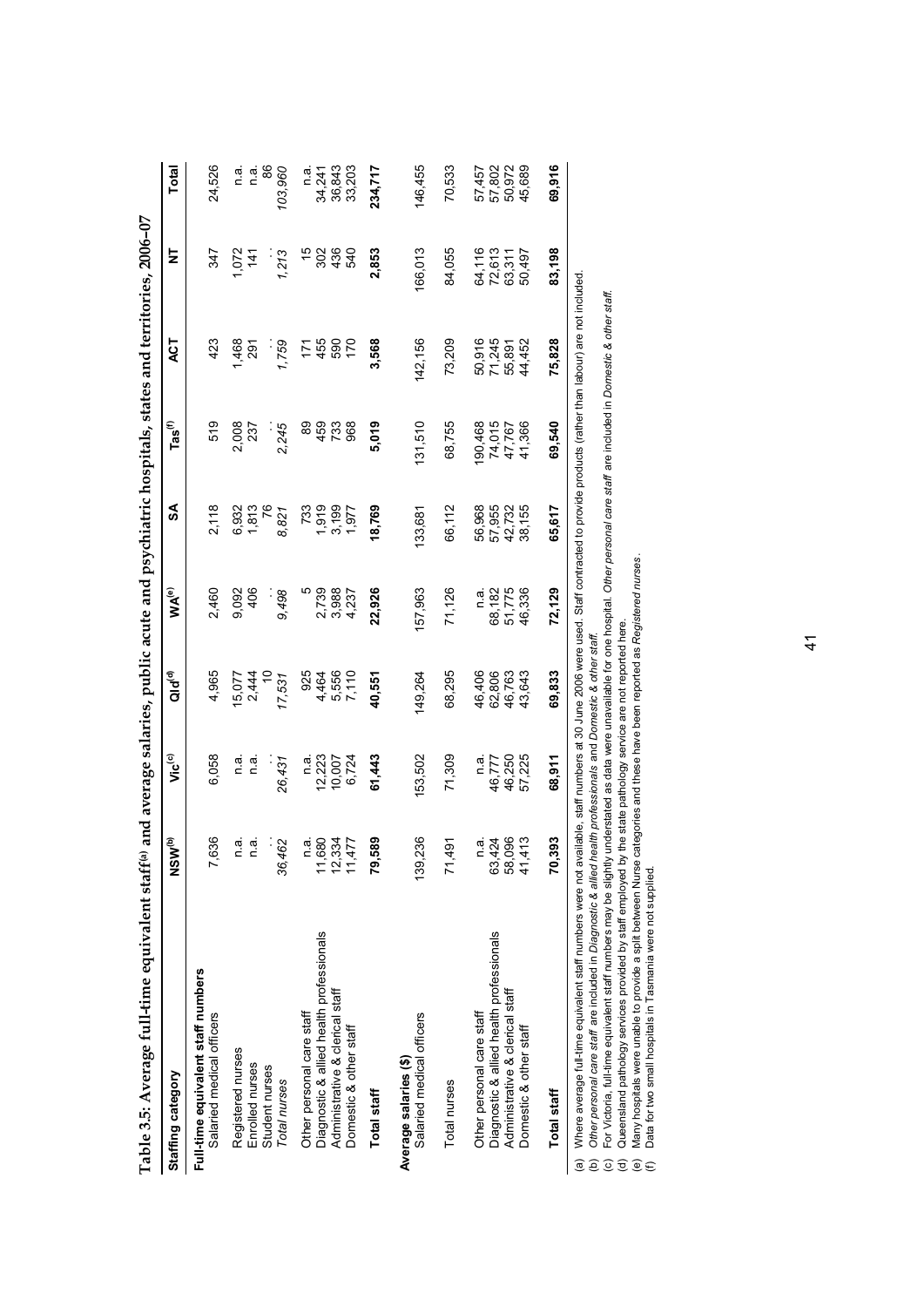| Table 3.6: Recurrent expenditure (\$'000)(a), public acute and psychiatric hospitals, states and territories, 2006-07 |                    |                    |                    |           |           |                             |         |         |            |
|-----------------------------------------------------------------------------------------------------------------------|--------------------|--------------------|--------------------|-----------|-----------|-----------------------------|---------|---------|------------|
| Recurrent expenditure category                                                                                        | NSW <sup>(b)</sup> | vic <sup>(c)</sup> | ald <sup>(d)</sup> | ⋚         | SA®       | $\mathsf{ras}^\mathfrak{h}$ | ACT     | е<br>Ри | Total      |
| Salary and wages expenditure                                                                                          |                    |                    |                    |           |           |                             |         |         |            |
| Salaried medical officers                                                                                             | 1,063,190          | 929,972            | 741,120            | 388,566   | 283,181   | 68,235                      | 60,079  | 57,671  | 3,592,015  |
| Registered nurses                                                                                                     | a.<br>⊂            | n a.               | ,069,091           | 652,894   | 480,881   | 141,154                     | 13,906  | 92,798  | n.a.       |
| Enrolled nurses                                                                                                       | n.a.               | n.a.               | 127,683            | 22,624    | 99,964    | 13,285                      | 14,895  | 9,162   | a.<br>⊂    |
| Student nurses                                                                                                        |                    |                    | 541                |           | 2,385     |                             |         |         | 2,926      |
| Trainee/pupil nurses                                                                                                  | n a                |                    |                    | n.a       |           |                             |         |         | n.a        |
| Total nurses                                                                                                          | 2,606,732          | 1,884,761          | 1,197,315          | 675,519   | 583,229   | 54,758                      | 28,801  | 01,960  | ,333,076   |
| Other personal care staff                                                                                             | n a.               | n.a.               | 42,906             | n a       | 41,760    | 16,990                      | 8,691   | 945     | 111,292    |
| Diagnostic & allied health professionals                                                                              | 740,762            | 571,742            | 280,362            | 186,718   | 11,237    | 33,982                      | 32,436  | 21,920  | ,979,158   |
| Administrative & clerical staff                                                                                       | 716,527            | 462,835            | 259,812            | 206,502   | 136,706   | 35,030                      | 32,991  | 27,581  | 877,984    |
| Domestic & other staff                                                                                                | 475,285            | 384,753            | 310,317            | 196,324   | 75,439    | 40,028                      | 7,535   | 27,283  | ,516,964   |
| Salary expenditure category, not further categorised                                                                  |                    |                    |                    |           |           |                             |         |         |            |
| Total salary & wages expenditure                                                                                      | 5,602,497          | 4,234,063          | 2,831,830          | 1,653,629 | 1,231,553 | 349,024                     | 270,534 | 237,361 | 16.410.490 |
|                                                                                                                       |                    |                    |                    |           |           |                             |         |         | continued. |

| $\sim$ |
|--------|
|        |
|        |
|        |
|        |
|        |
|        |
|        |
|        |
|        |
|        |
|        |
|        |
|        |
|        |
|        |
|        |
|        |
|        |
|        |
|        |
|        |
|        |
|        |
|        |
|        |
|        |
|        |
|        |
|        |
|        |
|        |
|        |
|        |
|        |
|        |
|        |
|        |
|        |
|        |
|        |
|        |
|        |
|        |
|        |
|        |
|        |
|        |
|        |
|        |
|        |
|        |
|        |
|        |
| l      |
|        |
|        |
|        |
|        |
| ſ      |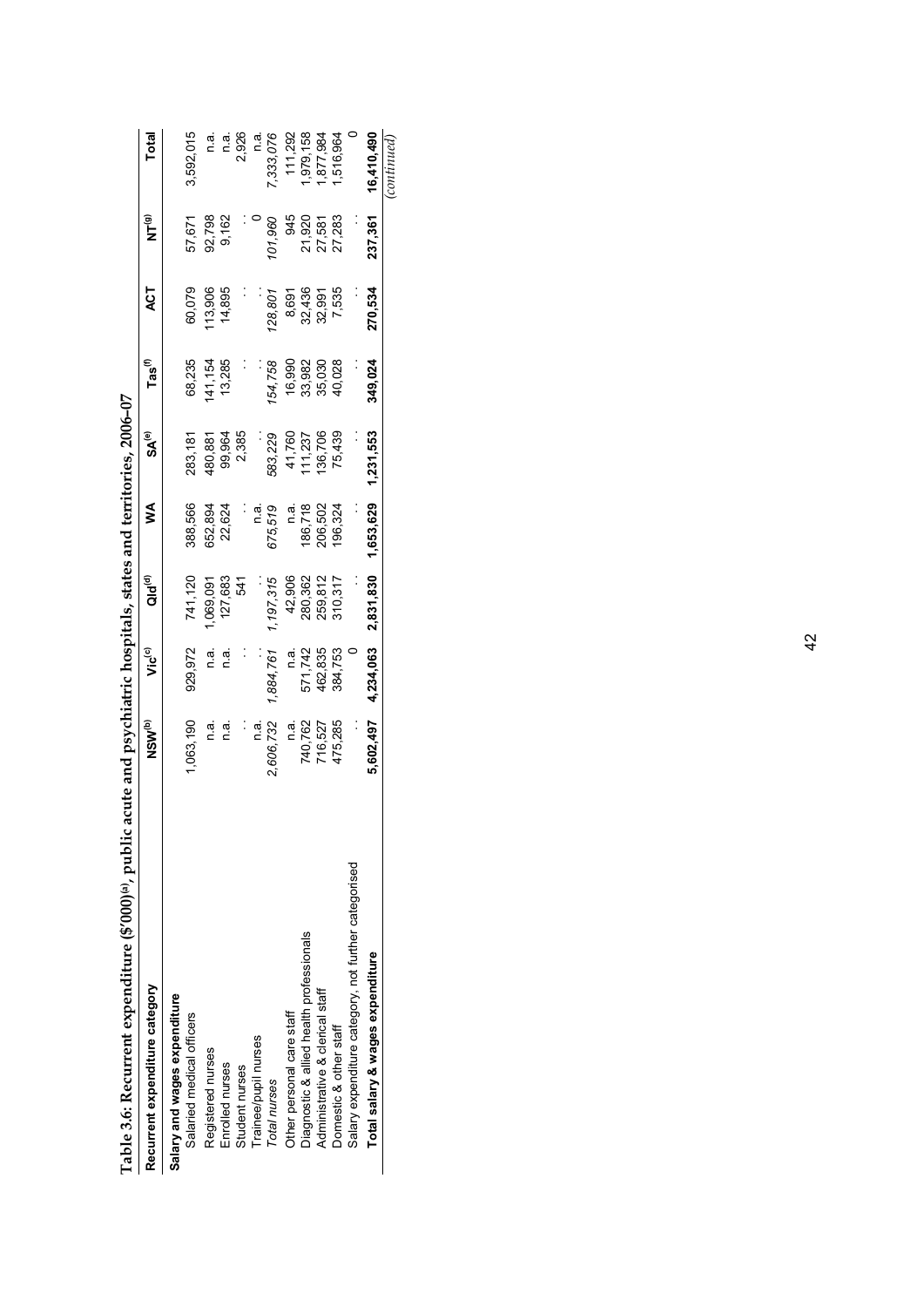| Recurrent expenditure category                                                                                                                                                                                             | NSW <sup>(b)</sup> | Vic <sup>(c)</sup> | Qld <sup>(d)</sup> | ⋚         | $S\mathsf{A}^{(e)}$ | $\mathsf{Las}^\mathsf{(f)}$ | 4CT     | $N^{(g)}$ | Total      |
|----------------------------------------------------------------------------------------------------------------------------------------------------------------------------------------------------------------------------|--------------------|--------------------|--------------------|-----------|---------------------|-----------------------------|---------|-----------|------------|
| Non-salary expenditure                                                                                                                                                                                                     |                    |                    |                    |           |                     |                             |         |           |            |
| Payments to visiting medical officers                                                                                                                                                                                      | 455,399            | 08,397             | 92,902             | 93,284    | 01,893              | 17,625                      | 29,648  | 3,037     | 902,184    |
| Superannuation payments                                                                                                                                                                                                    | 511,566            | 372,636            | 261,928            | 137,813   | 108,008             | 36,059                      | 41,568  | 16,889    | ,486,467   |
| Drug supplies                                                                                                                                                                                                              | 464,049            | 364,640            | 238,835            | 164,977   | 98,225              | 20,916                      | 14,877  | 18,020    | 1,384,539  |
| Medical & surgical supplies                                                                                                                                                                                                | 907,842            | 589,854            | 477,723            | 99,299    | 30,449              | 52,238                      | 40,322  | 24,776    | 2,422,503  |
| Food supplies                                                                                                                                                                                                              | 119,512            | 73,908             | 33,126             | 19,954    | 12,921              | 6,111                       | 4,260   | 2,814     | 272,604    |
| Domestic services                                                                                                                                                                                                          | 201,604            | 157,737            | 120,908            | 69,194    | 41,901              | 5,826                       | 16,176  | 11,243    | 624,590    |
| Repairs & maintenance                                                                                                                                                                                                      | 207,133            | 27,444             | 88,623             | 64,530    | 59,996              | 10,019                      | 5,510   | 6,880     | 570,135    |
| Patient transport                                                                                                                                                                                                          | 72,461             | 36,025             | 28,006             | 17,633    | 17,313              | 3,097                       | 1,071   | 14,374    | 189,980    |
| Administrative expenses                                                                                                                                                                                                    | 468,452            | 439,274            | 262,479            | 97,072    | 39,644              | 52,855                      | 24,448  | 15,976    | ,400,199   |
| Interest payments                                                                                                                                                                                                          | 6,447              |                    |                    | 9,384     | 1,909               | n a                         |         | n.a       | 17,815     |
| Depreciation                                                                                                                                                                                                               | 351,269            | 267,663            | 261,161            | 86,976    | 8,920               | 15,793                      | 14,101  | 2,983     | ,008,865   |
| Other recurrent expenditure                                                                                                                                                                                                | 115,850            | 212,144            | 2,555              | 58,047    | 139,763             | 52,238                      | 15,567  | 12,093    | 608,256    |
| Expenditure, not further categorised                                                                                                                                                                                       |                    |                    |                    |           |                     |                             |         |           |            |
| Total non-salary expenditure excluding depreciation                                                                                                                                                                        | 1,530,313          | 2,482,059          | ,607,083           | 931,188   | 752,022             | 256,983                     | 193,523 | 126,101   | 9,879,272  |
| Total non-salary expenditure including depreciation                                                                                                                                                                        | 3,881,582          | 2,749,722          | 1,868,244          | 1,018,164 | 760,942             | 272,776                     | 207,624 | 129,084   | 10,888,137 |
| Total expenditure excluding depreciation                                                                                                                                                                                   | 9,132,810          | 6,716,122          | 4,438,913          | 2,584,816 | ,983,575            | 606,006                     | 464,057 | 363,462   | 26,289,762 |
| Public acute hospitals                                                                                                                                                                                                     | 8,777,057          | 6,680,774          | 4,339,990          | 2,522,500 | 1,906,832           | 606,006                     | 464,057 | 363,462   | 25,660,678 |
| Psychiatric hospitals                                                                                                                                                                                                      | 355,753            | 35,348             | 98,923             | 62,316    | 76,743              |                             |         |           | 629,084    |
| Total expenditure including depreciation                                                                                                                                                                                   | 9,484,079          | 6,983,785          | 4,700,074          | 2,671,792 | <u>ດີ</u>           | 621,799                     | 478,158 | 366,445   | <u>ດ່ີ</u> |
| Public acute hospitals                                                                                                                                                                                                     | 9,114,978          | 6,947,262          | 4,594,908          | 2,608,125 | <u>ດີ</u>           | <u>ດີ</u>                   | 478,158 | 366,445   | n.a.       |
| Psychiatric hospitals                                                                                                                                                                                                      | 369,101            | 36,523             | 105,166            | 63,667    | <u>ດີ</u>           | <u>ດີ</u>                   |         |           | <u>ດີ</u>  |
| (a) Recurrent expenditure on purchase of public hospitals services at the state or area health service level from privately owned and/or operated hospitals is not included, but is reported for some jurisdictions in the |                    |                    |                    |           |                     |                             |         |           |            |

**Table 3.6 (continued): Recurrent expenditure (\$'000)(a), public acute and psychiatric hospitals, states and territories, 2006–07**  Table 3.6 (continued): Recurrent expenditure (\$'000)(a), public acute and psychiatric hospitals, states and territories, 2006-07

(a) Recurrent expenditure on purchase of public hospitals services at the state or area health service level from privately owned and/or operated hospitals is not included, but is reported for some jurisdictions in the text of Chapter 3. text of Chapter 3. Recurrent expe

New South Wales hospital expenditure recorded against special purposes and trust funds is excluded. Other personal care staff are included in *Diagnostic & allied health professionals* and *Domestic & other staff*. re included in *Diagnostic & allied health professionals* and *Domestic & other staff* . Victorian data for one hospital were supplied at Total *Total Scheenbon* and Total *non-salary* level only. These data were reported as Salary expenditure category, not further categorised and Expenditure, not<br>further cate Victorian data for one hospital were supplied at Total 7olal ony, Depreciation and Total non-salary level data were reported as Salary expenditure category, not further categorised and Expenditure, not New South Wales hospital expenditure recorded against special purposes and trust funds is excluded. Other personal care staff a *further categorised. Other personal care staff* are included in *Domestic & other staff.*(b) (c)

(d) Pathology services were purchased from a state-wide pathology service rather than being provided by hospital employees.

Pathology services were purchased from a state-wide pathology service rather than being provided by hospital employees.<br>South Australian I*nterest payment*s are included in *Administrative expenses* . Termination payments South Australian Interest payments are included in Administrative expenses. Termination payments are included in Other recurrent expenditure. Depreciation data are reported only for a subset of hospitals.  $\widehat{\mathbb{C}}\oplus\widehat{\mathbb{C}}$ 

Tasmanian data for four hospitals were not supplied.

Interest payments were not reported. *Interest payments* were not reported.